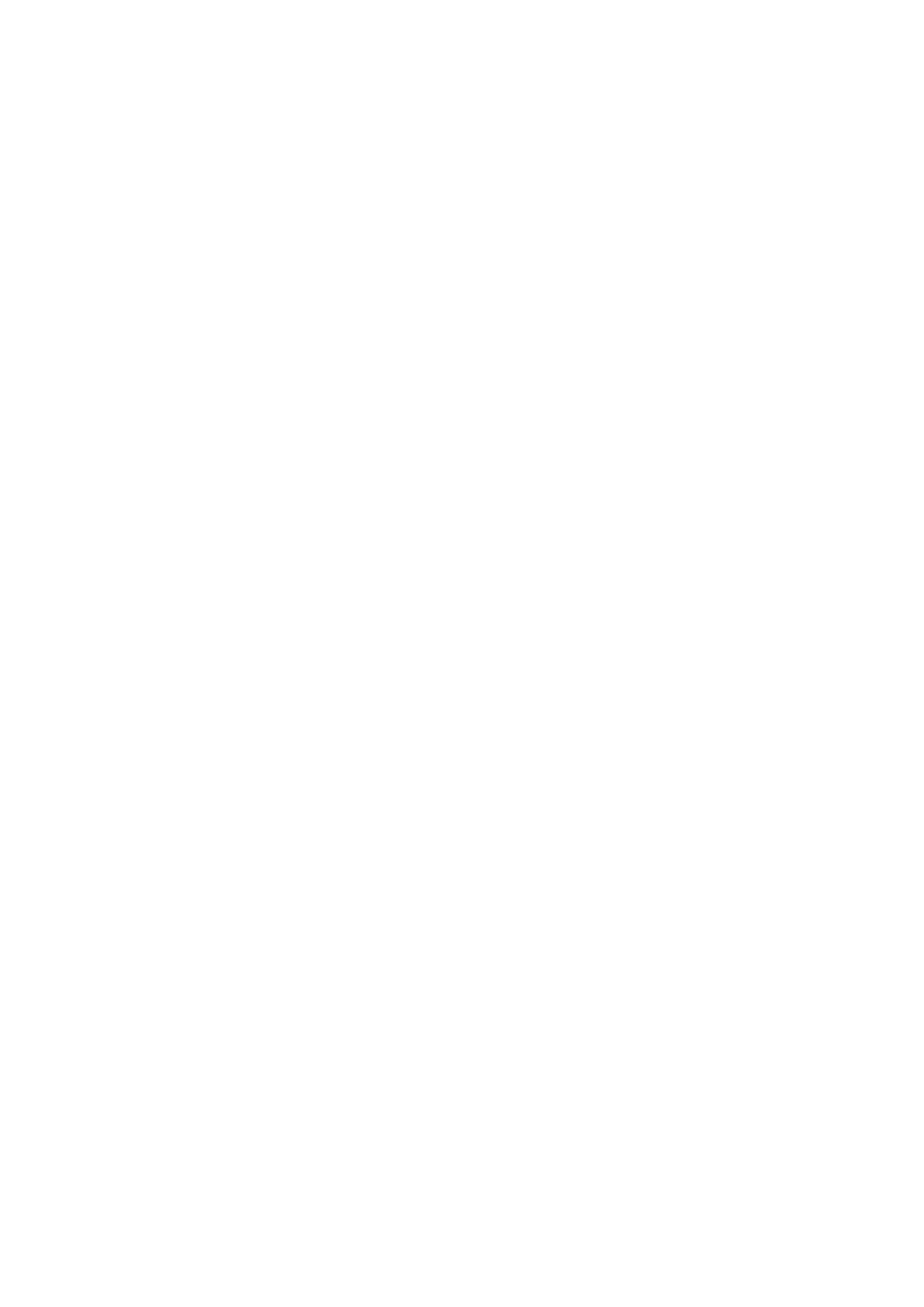Multidisciplinary Perspectives on Education

Edited by

## Hasan Arslan, Georgeta Raţă, Ercan Kocayörük and Mehmet Ali İçbay

# **CAMBRIDGE SCHOLARS** PUBLISHING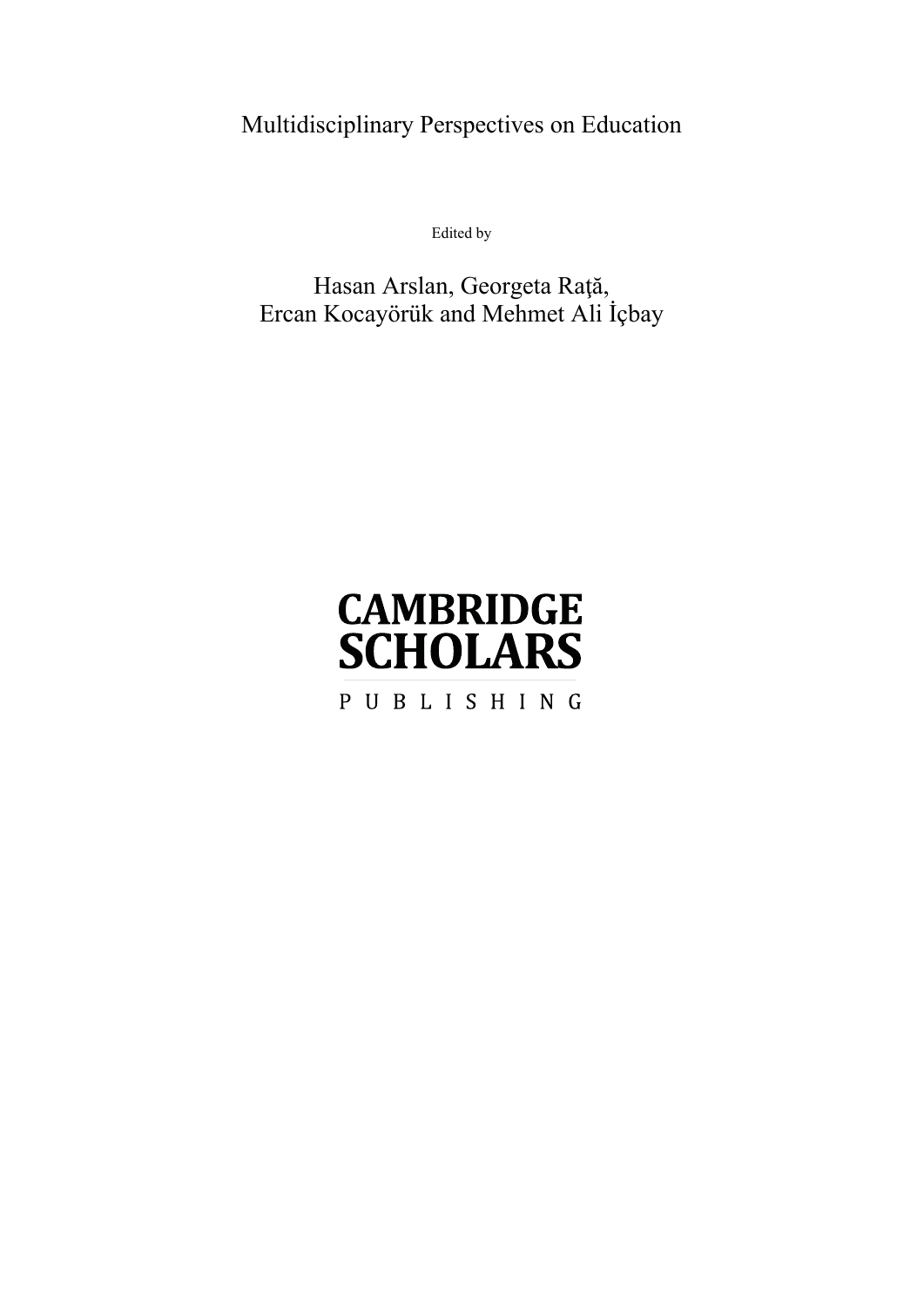Multidisciplinary Perspectives on Education, Edited by Hasan Arslan, Georgeta Rată, Ercan Kocayörük and Mehmet Ali İçbay

This book first published 2014

Cambridge Scholars Publishing

12 Back Chapman Street, Newcastle upon Tyne, NE6 2XX, UK

British Library Cataloguing in Publication Data A catalogue record for this book is available from the British Library

Copyright © 2014 by Hasan Arslan, Georgeta Raţă, Ercan Kocayörük, Mehmet Ali İçbay and contributors

All rights for this book reserved. No part of this book may be reproduced, stored in a retrieval system, or transmitted, in any form or by any means, electronic, mechanical, photocopying, recording or otherwise, without the prior permission of the copyright owner.

ISBN (10): 1-4438-6009-3, ISBN (13): 978-1-4438-6009-3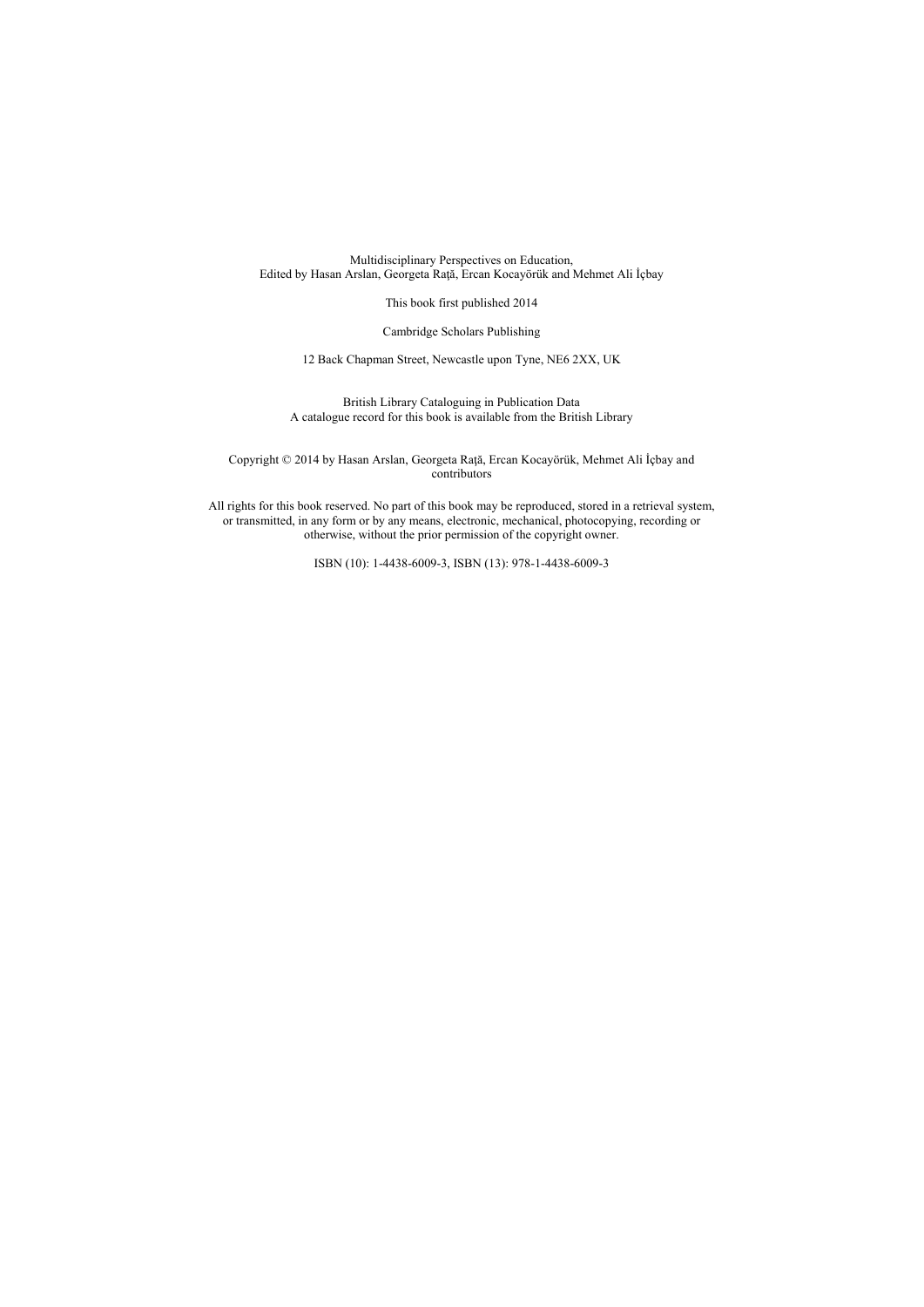# TABLE OF CONTENTS

## **Chapter One: Teaching and Teacher Education**

| Empowering Learner Autonomy: A Case for Collaborative Learning                                    |  |
|---------------------------------------------------------------------------------------------------|--|
| Research Use Levels and Lifelong Learning Competencies<br>of Elementary School Teachers           |  |
| Problem-Solving Strategies Used by Pre-Service Science Teachers<br>while Solving Physics Problems |  |
| Content Characteristics of Science and Nature Books for Children                                  |  |
| Perception of Giftedness in Primary School Teachers                                               |  |
| Investigation of Job Satisfaction amongst Teachers                                                |  |
| High School Students' Metaphoric Perceptions of Teacher Image                                     |  |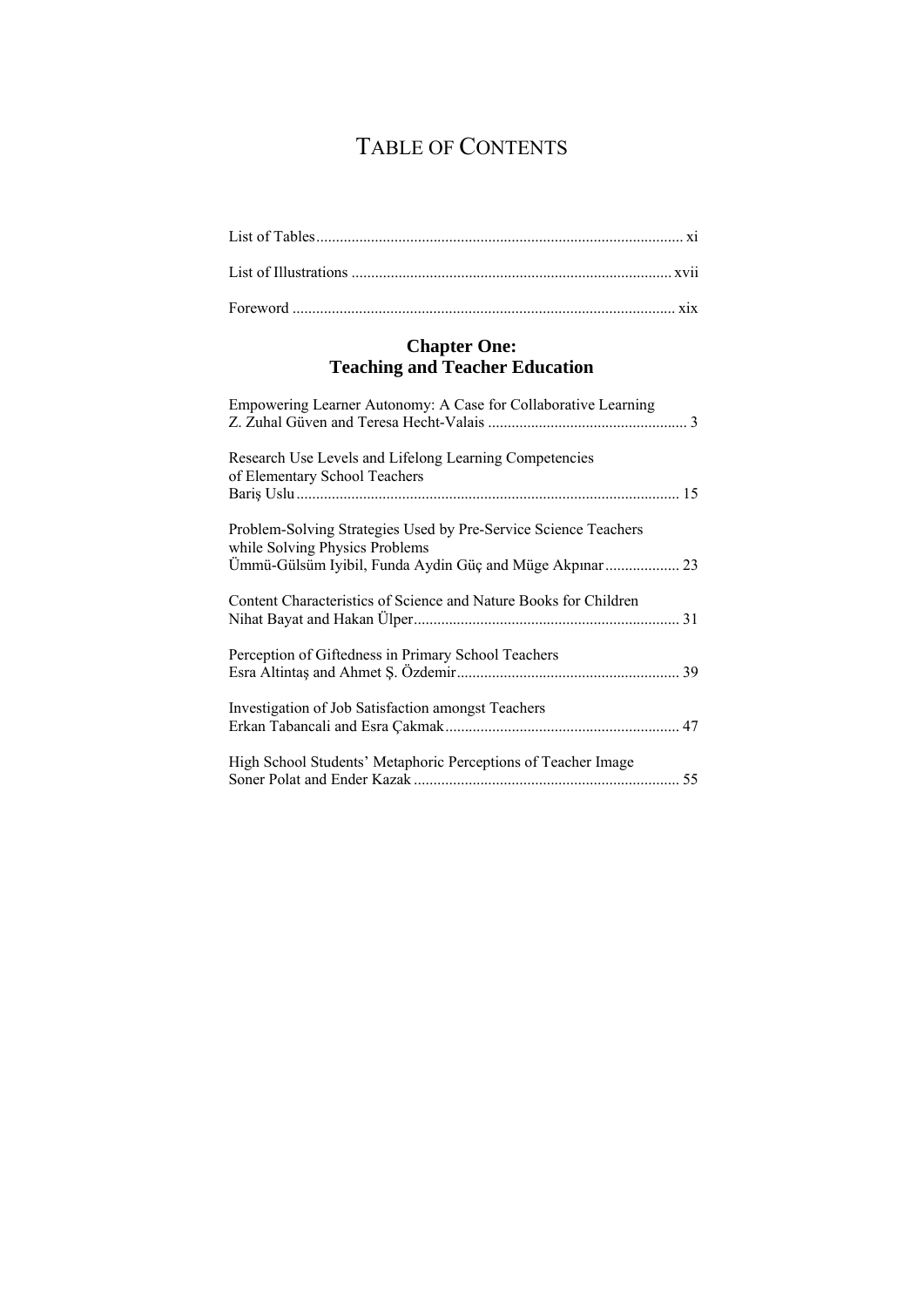| Table of Contents |  |
|-------------------|--|
|-------------------|--|

| Effects of Keeping Portfolios on Trainee Teachers' Perceptions<br>of the Writing Process                               |  |
|------------------------------------------------------------------------------------------------------------------------|--|
| Effects of Metacognitive Strategies and Cooperative Learning<br>on Mathematical Problem Solving                        |  |
| Foreign Language Assistants in Elementary School: In-class<br>Performance in Terms of Field of Study at College        |  |
| The Conversion-Integration Methodology for Developing<br>Numeracy Skills                                               |  |
| Examination of Pre-service Physics Teachers' Science Process Skills<br>in an Inquiry-Based Laboratory Environment      |  |
| Attitudes of Pre-school Teacher Candidates towards Cheating<br>Saide Özbey, Aycan Büyüktanir, Oğuz-Serdar Kesicioğlu   |  |
| Description of the Knowledge, Attitude and Behaviours of Candidate<br>Teachers Regarding Genetically Modified Products |  |
| Significance of Religious Values in Environmental Education                                                            |  |
| Study Skills of Different Achievement Groups: The Case of Tunisian<br><b>University Students</b>                       |  |
| Mathematics Teachers' Attitudes towards the Integration<br>of Technology into Mathematics Classes                      |  |
| Medical Students' Note-taking Strategies in Clinical Encounters                                                        |  |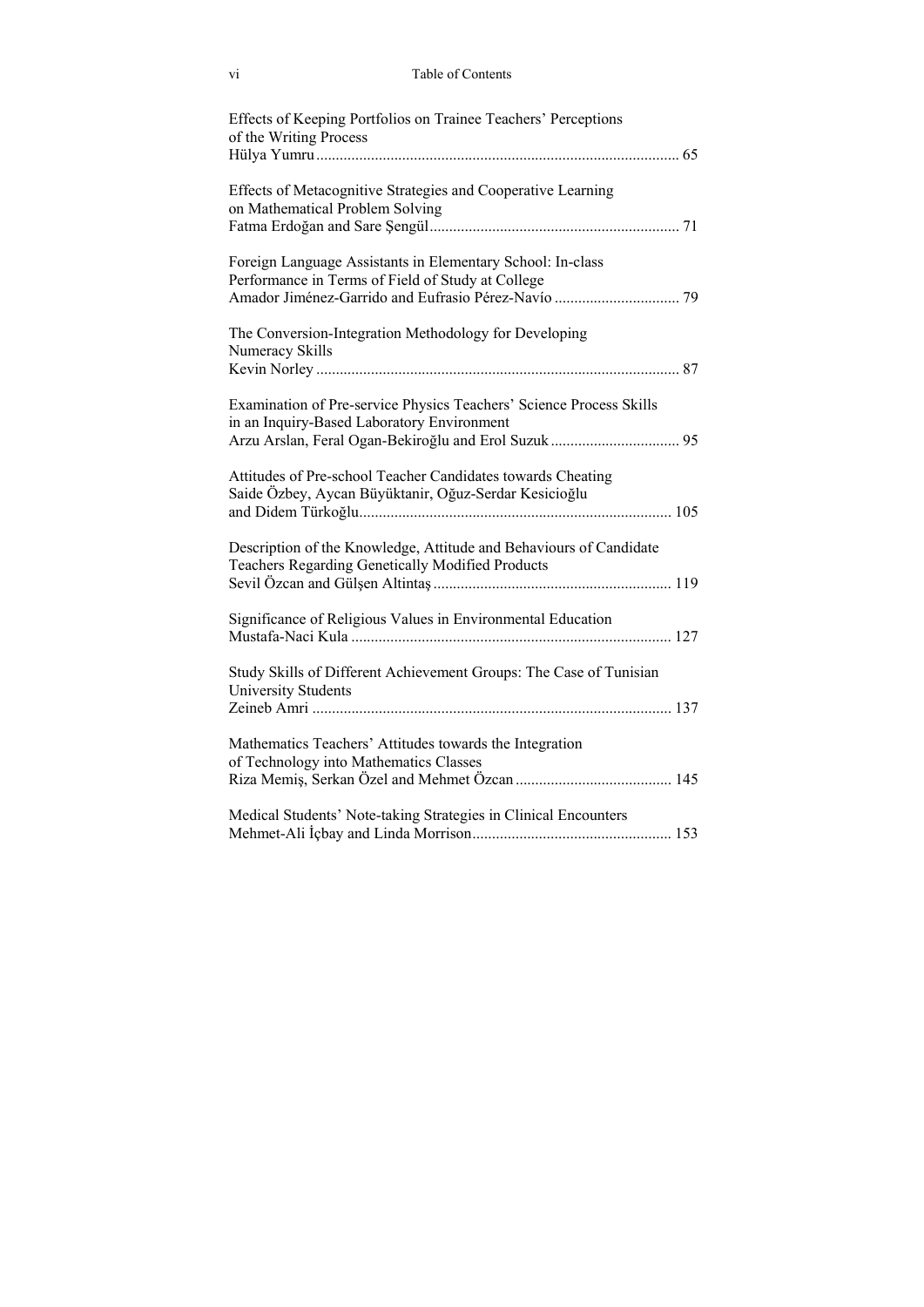## **Chapter Two:** Psychosocial Development of Children in Education

| Parents' Perception regarding School Attendance                                                                                    |  |
|------------------------------------------------------------------------------------------------------------------------------------|--|
| Analysis of Adolescents' Communication Skills According to School<br>Type and Gender                                               |  |
| Reasons for and Impacts of School Dropout: A Case Study<br>in Sanliurfa, Turkey                                                    |  |
| Parents' Attitudes towards Children's Rights according to Child's<br>Age and Gender                                                |  |
| Examining Elementary School Students' Opinions on Violence<br>Yücel Gelişli, Adelet Kandir, Fatma Tezel-Şahin and Elçin Yazici 205 |  |
| Exploration of Trainee Teachers' Experiences of Being Cyber<br><b>Bullies or Victims</b>                                           |  |
| Problems Parents and Children Face in Families with Different Incomes<br>and Their Expectations from Each Other                    |  |
| <b>Education and Family</b>                                                                                                        |  |
| School Adjustment of 5-6 Year-Old Children of Divorced<br>and Undivorced Families                                                  |  |
| Hülya Gülay Ogelman, Zarife Seçer, Alev Önder<br>243                                                                               |  |
| Youth and Postmodern Identity Patterns: A Sociological Profile<br>of University Youth (The Case of Inonu University, Turkey)       |  |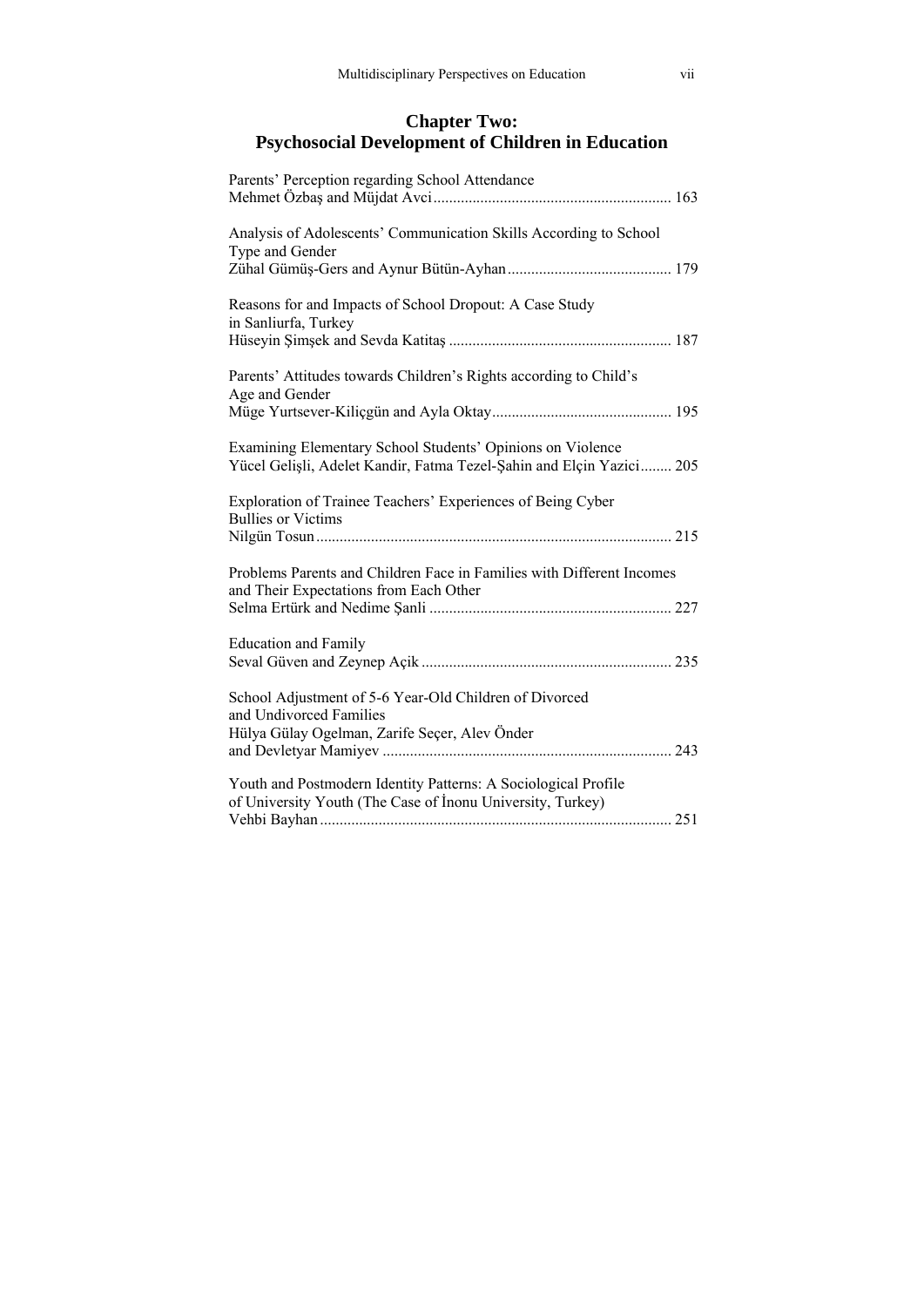|  |  | Table of Contents |
|--|--|-------------------|
|--|--|-------------------|

| Psychological Effects of Natural Disasters on Students and Emergency<br><b>Response Plans</b>                             |  |
|---------------------------------------------------------------------------------------------------------------------------|--|
|                                                                                                                           |  |
| Behaviour of Pre-schoolers and Adaptation to School<br>Hacer Elif Dağlioğlu, Hatice Dağli and Nazmiye Merve Dalkiliç  267 |  |
| University Students' Perception of the Family                                                                             |  |
| Quality in Early Childhood: Acknowledging the Child's Right to Love,<br>Care and Education in the Early Years             |  |
|                                                                                                                           |  |

# **Chapter Three:**<br>**Educational Policy**

| Teaching Democracy and Citizenship: A Case Study in Turkey                                                                                                                         |  |
|------------------------------------------------------------------------------------------------------------------------------------------------------------------------------------|--|
| Why Teacher Autonomy?                                                                                                                                                              |  |
| Are Gypsies Without Education or Is Education Without Gypsies?<br>Gypsy Women and Education                                                                                        |  |
| University as a Taylorist Institution and the Perception of the Motto:<br>The Case of Gazi University, Turkey                                                                      |  |
| Transformational Leadership in Higher Education                                                                                                                                    |  |
| What Is Happening to Economics Departments in Turkish Higher<br>Education?                                                                                                         |  |
| Counterproductive Work Behaviour in Relation to Personality<br>Type and Cognitive Distortion Level in Academics<br>Metin Pişkin, Müge Ersoy-Kart, Ilkay Savcı and Özgür Güldü  357 |  |

viii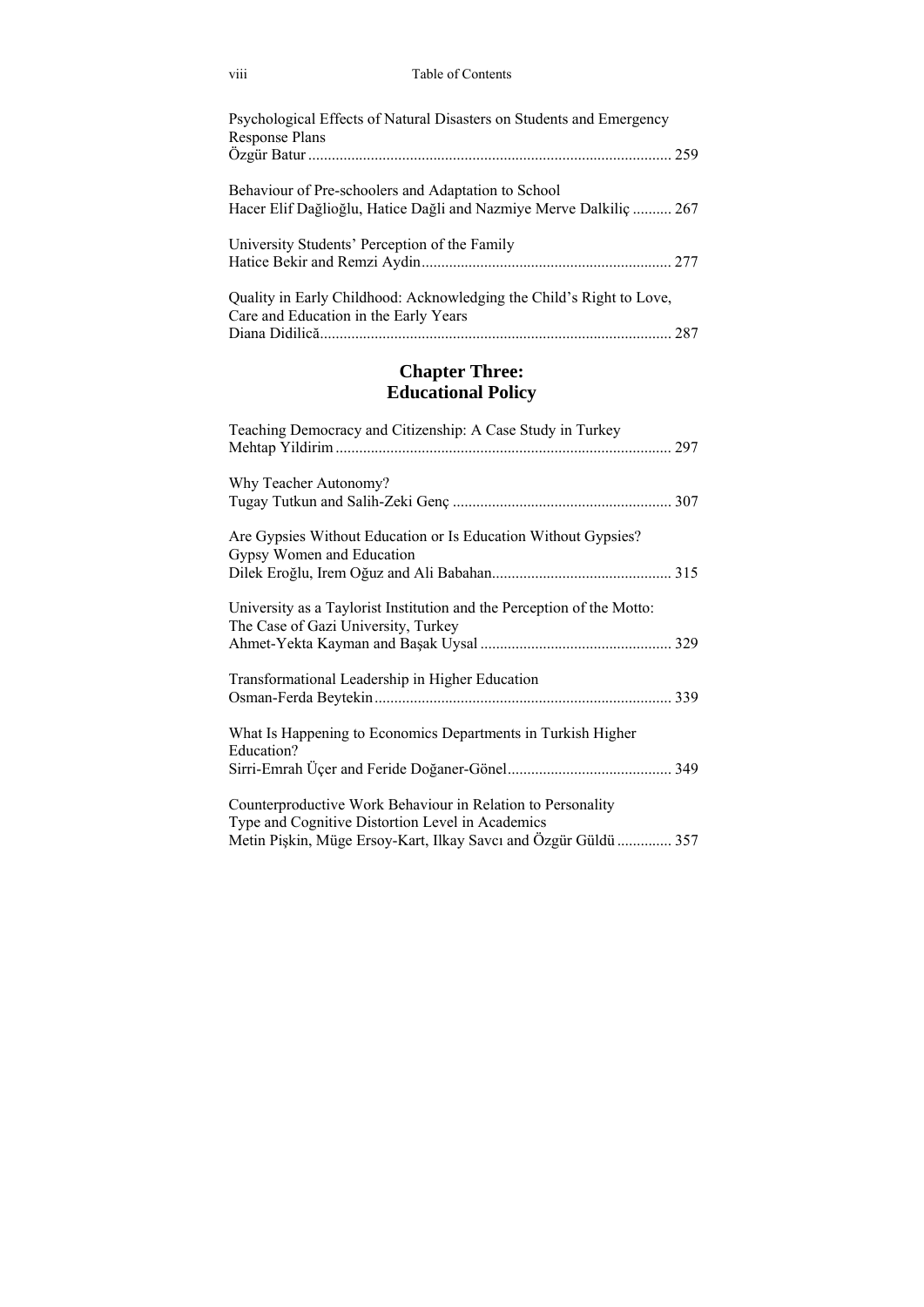| Multidisciplinary Perspectives on Education                                        | ix |
|------------------------------------------------------------------------------------|----|
| Potential Educational Emigration of Georgian Students for Study<br>Purposes        |    |
| Impacts of the Turkish Education System on Migration                               |    |
| Monitoring Teacher's Competences                                                   |    |
| The Importance of Service Learning                                                 |    |
| Logistics Vocational Education in Germany and Turkey                               |    |
| Constructivist Program Leadership and Guidance Levels<br>amongst School Principals |    |
| Students' Opinion on the Safety of High Schools: The Case<br>of Çanakkale, Turkey  |    |
|                                                                                    |    |

# **Chapter Four:**<br>Language in Teaching

| Learning Strategies in Language Course Books                                                           |  |
|--------------------------------------------------------------------------------------------------------|--|
| Convergence and Divergence in Online English Language Teaching<br>Materials                            |  |
|                                                                                                        |  |
| Comparative Study of Turkish BA, MA and PhD ELT Students'<br>Attitudes towards the Teaching Profession |  |
| Role of Mentoring in ELT Teacher Candidates' Professional                                              |  |
| Development                                                                                            |  |
|                                                                                                        |  |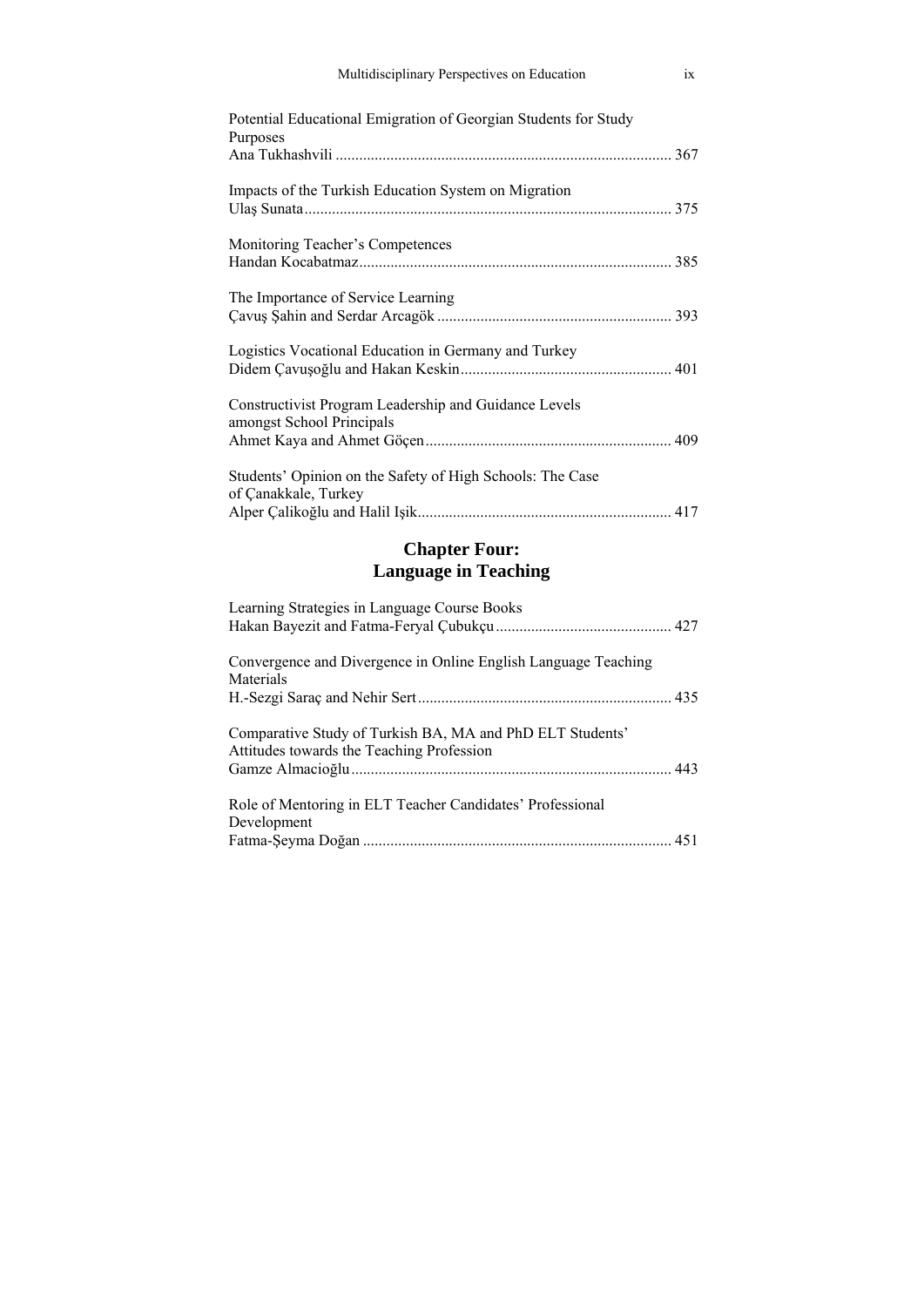### x Table of Contents

| Learning Success through Composition of Didactics and Technology                                        |  |
|---------------------------------------------------------------------------------------------------------|--|
| Writing vs. the Red Pen: Omani College Students' Perspectives<br>on Teacher-Student Writing Conferences |  |
| Views on the Use of Connectives in Students' Written Discourse                                          |  |
| English for Specific Purposes in Turkish Higher Education                                               |  |
| Teaching Idioms in English as a Foreign Language                                                        |  |
| Quality of English Language Teaching in Turkish Secondary                                               |  |
| Education                                                                                               |  |
|                                                                                                         |  |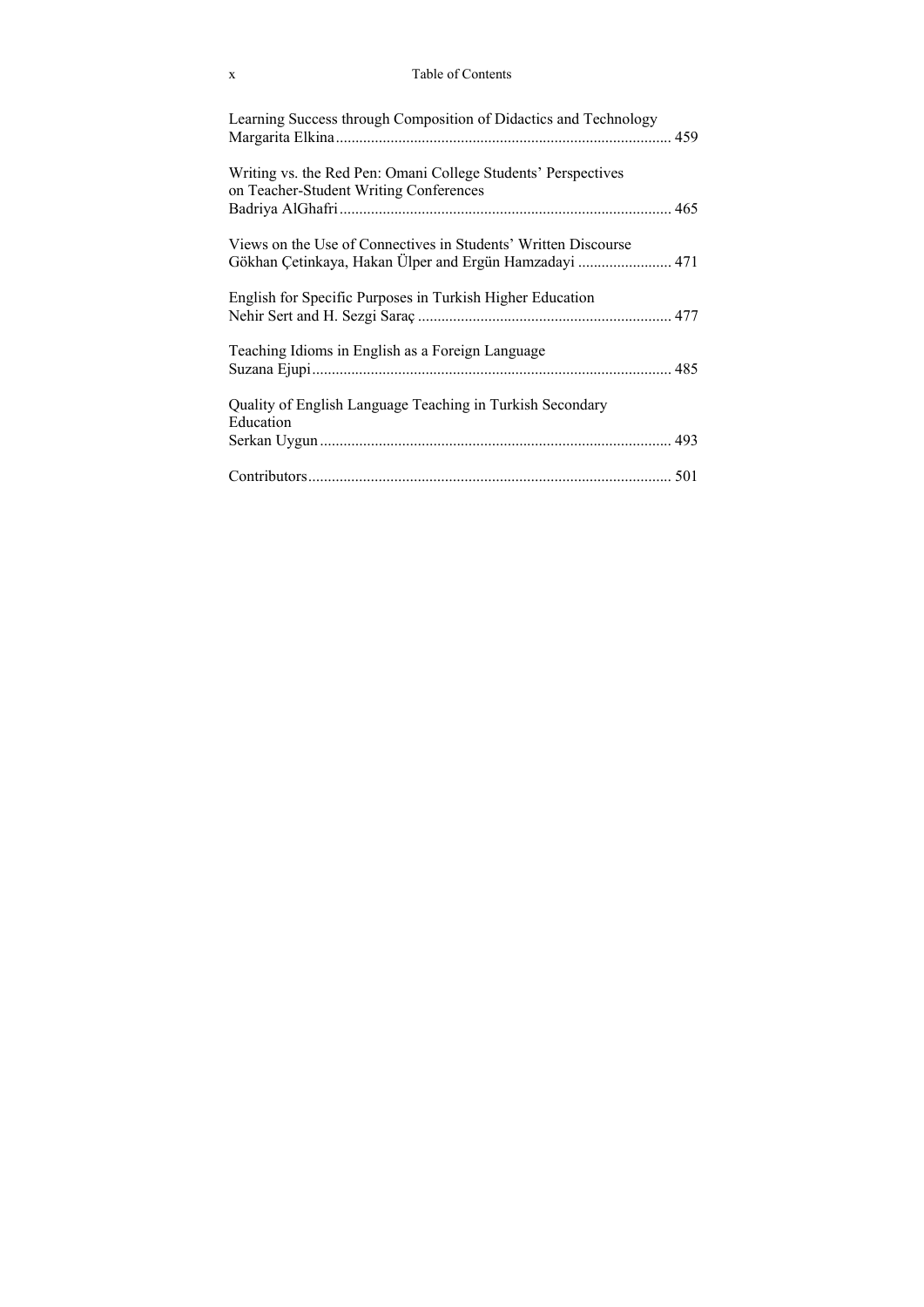# LIST OF TABLES

| Table 1-1. Distribution of teachers according to specific features 16        |
|------------------------------------------------------------------------------|
| Table 1-2. Descriptive statistics about LLLCS and sub-dimensions  17         |
| Table 1-3. Correlations coefficients between variables and LLLC  18          |
| Table 1-4. First step regression model's coefficients on LLLC  19            |
| Table 1-5. Last step regression model's coefficients on LLLC 20              |
| Table 1-6. Frequency of the use of problem-solving strategies by             |
|                                                                              |
| Table 1-7. Answers to questions according to themes and categories 42        |
|                                                                              |
|                                                                              |
|                                                                              |
|                                                                              |
| Table 1-12. Extrinsic satisfaction level of teachers according to branches51 |
| Table 1-13. Positive metaphors used by students about their perceptions      |
|                                                                              |
| Table 1-14. Negative metaphors developed by students about their             |
| perceptions of teacher image and their distribution according                |
|                                                                              |
|                                                                              |
|                                                                              |
|                                                                              |
| Table 1-18. Pre-service teachers' pre-post test scores differentiation       |
|                                                                              |
| Table 1-19. According to factors pre-post scores differentiation             |
|                                                                              |
| Table 1-20. T-test results of teacher candidates' scores on scale            |
|                                                                              |
| Table 1-21. T-test result of teacher candidates' scores on scale             |
|                                                                              |
| Table 1-22. T-test result of teacher candidates' scores on scale of attitude |
| towards cheating according to choosing department willingly 108              |
| Table 1-23. One-way analysis of variance related teacher candidates'         |
| scores on scale of attitude towards cheating according to high school        |
|                                                                              |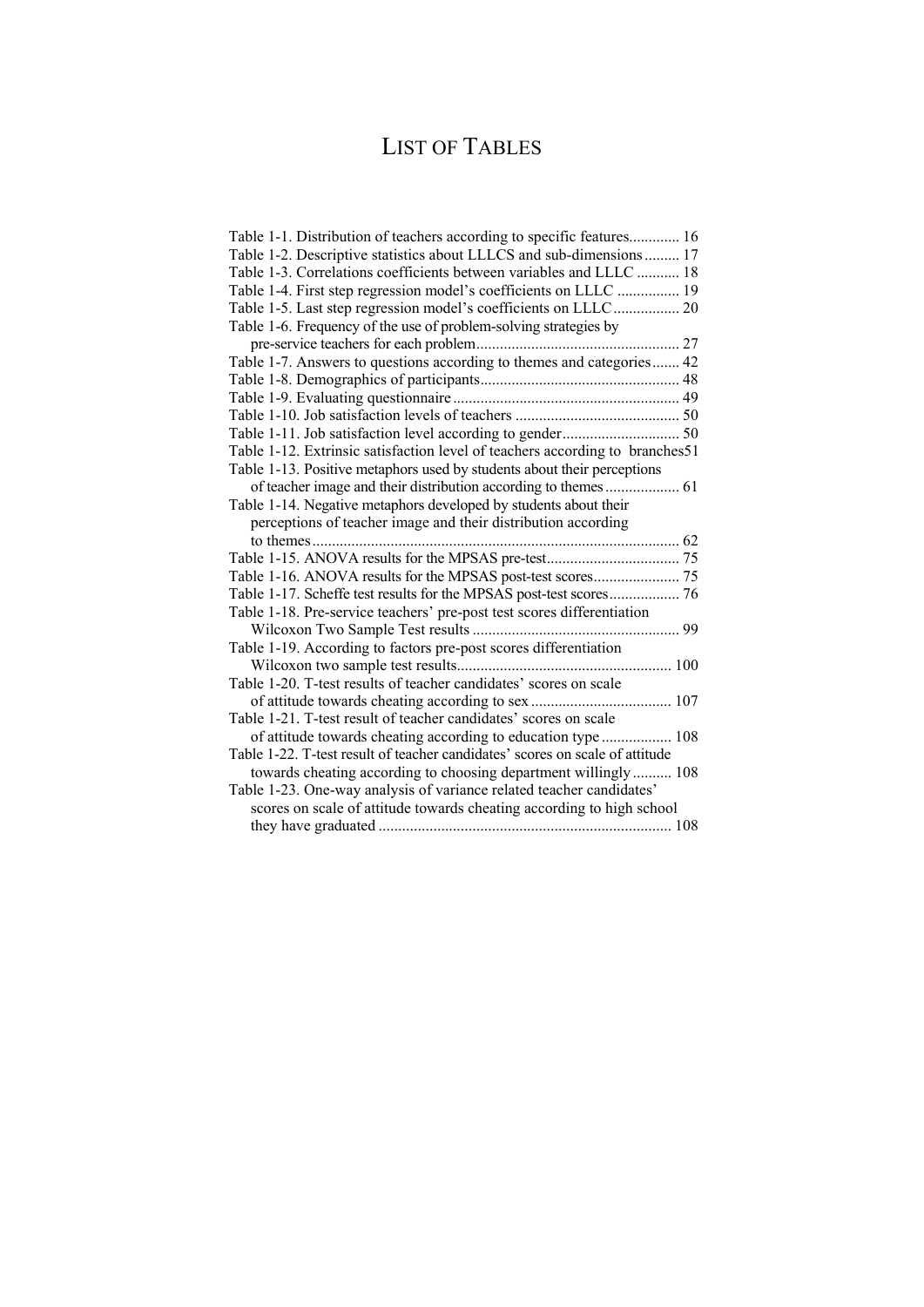| Table 1-24. One-way analysis of variance related teacher candidates'<br>scores on scale of attitude towards cheating according to mother's |  |
|--------------------------------------------------------------------------------------------------------------------------------------------|--|
|                                                                                                                                            |  |
| Table 1-25. One-way analysis of variance related teacher candidates'<br>scores on scale of attitude towards cheating according to father's |  |
| Table 1-26. One-way analysis of variance related teacher candidates'<br>scores on scale of attitude towards cheating according to mother's |  |
|                                                                                                                                            |  |
| Table 1-27. One-way analysis of variance related teacher candidates'<br>scores on scale of attitude towards cheating according to father's |  |
| Table 1-28. One-way analysis of variance related teacher candidates'<br>scores on scale of attitude towards cheating according to academic |  |
|                                                                                                                                            |  |
| Table 1-29. Percentage and N table related to teacher candidates' views                                                                    |  |
| Table 1-30. Teacher candidates' views about which kind of exams                                                                            |  |
| Table 1-31. Teacher candidates' views about cheating types 112                                                                             |  |
| Table 1-32. Teacher candidates' views about the reasons of cheating  112                                                                   |  |
| Table 1-33. Teacher candidates' views on their own cheating                                                                                |  |
| Table 1-34. Teacher candidates' views on their friend's cheating                                                                           |  |
|                                                                                                                                            |  |
| Table 1-35. Distribution of candidate teachers according to school                                                                         |  |
|                                                                                                                                            |  |
| Table 1-36. Krustal-Wallis test of high-, mid- and low-achievers                                                                           |  |
|                                                                                                                                            |  |
| Table 1-37. Means of high-achievers' scores on the LASSI  140                                                                              |  |
|                                                                                                                                            |  |
|                                                                                                                                            |  |
| Table 2-1. Factor variances and alpha values of the BCPFAPEA                                                                               |  |
|                                                                                                                                            |  |
| Table 2-2. Perceptions of parents related to the socio-economic                                                                            |  |
|                                                                                                                                            |  |
| Table 2-3. Perceptions of low-income parents in relation to the experience                                                                 |  |
|                                                                                                                                            |  |
| Table 2-4. Variables of parents' educational status in poor families 170                                                                   |  |
| Table 2-5. Professional status of father in poor families  171                                                                             |  |
|                                                                                                                                            |  |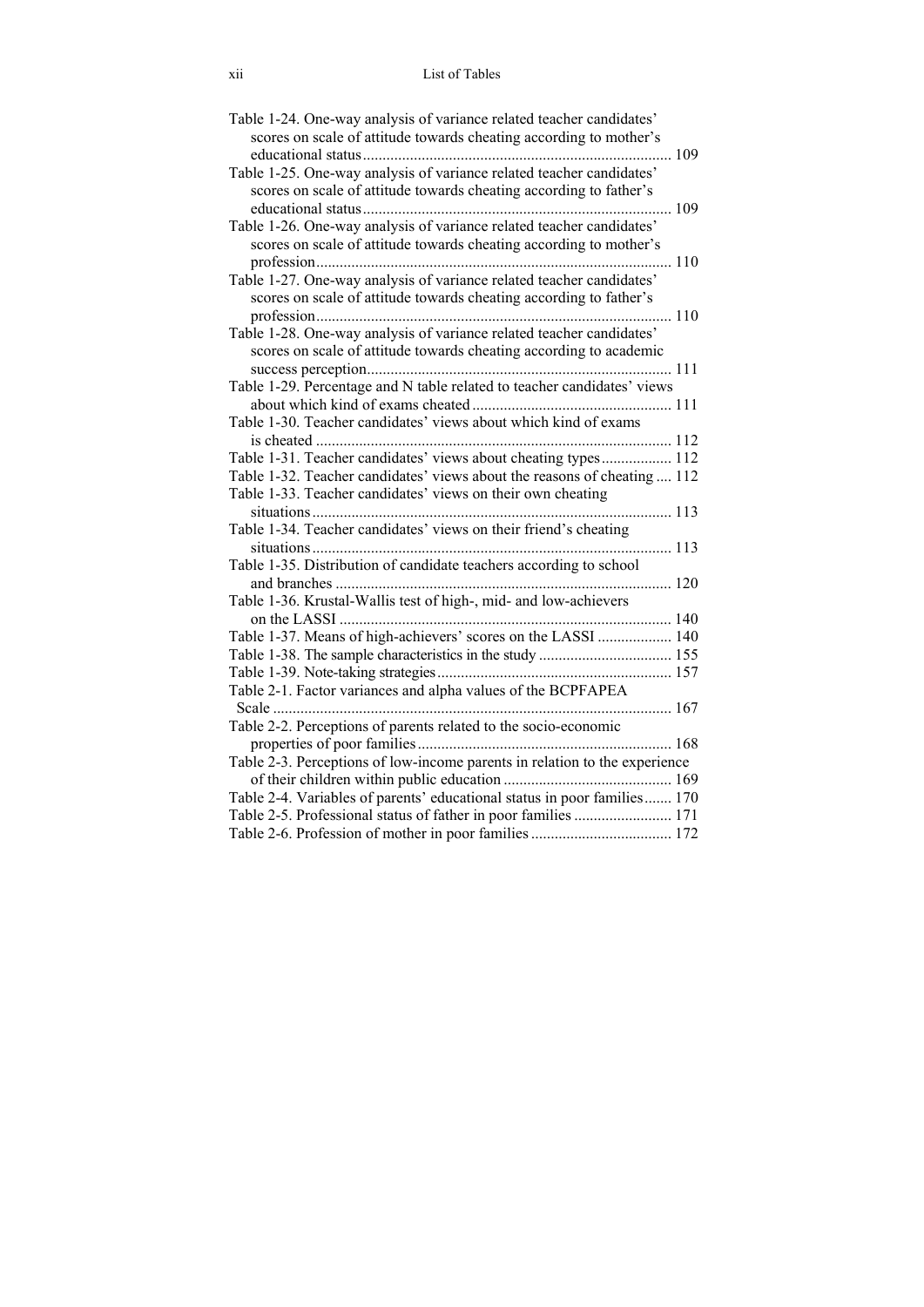| Table 2-9. Kruskal Wallis test results and standard deviation one-way    |  |
|--------------------------------------------------------------------------|--|
| analysis of variance of adolescents' communication skills average        |  |
|                                                                          |  |
| Table 2-10. Mann Whitney U Test results and standard deviation           |  |
| t-test of adolescents' communication skills average scores               |  |
|                                                                          |  |
| Table 2-11. Findings related to participants' academic achievement       |  |
|                                                                          |  |
| Table 2-12. Findings related to tendency to violence and participants'   |  |
|                                                                          |  |
| Table 2-13. Findings related to harmful substance use habits             |  |
|                                                                          |  |
| Table 2-14. Findings related to family characteristics of individuals    |  |
|                                                                          |  |
| Table 2-15. Findings related to participants' views intended for school  |  |
| satisfaction, interest of administrators and teachers at school          |  |
| and violence in school environment in the year they dropped out          |  |
|                                                                          |  |
| Table 2-16. T-test results of attitudes of parents for children's rights |  |
|                                                                          |  |
| Table 2-17. ANOVA results of attitudes of parents for children's rights  |  |
|                                                                          |  |
| Table 2-18. Distribution of students according to gender 207             |  |
| Table 2-19. What does violence towards another person make you           |  |
|                                                                          |  |
| Table 2-20. Have you ever seen anyone using violence?  208               |  |
| Table 2-21. Where did you see somebody using violence? 209               |  |
|                                                                          |  |
|                                                                          |  |
|                                                                          |  |
|                                                                          |  |
| Table 2-26. Have you ever used violence against any other one?  211      |  |
|                                                                          |  |
|                                                                          |  |
| Table 2-29. Frequency distribution of students by gender  216            |  |
| Table 2-30. Cyber bully and victim scale reliability coefficients  217   |  |
| Table 2-31. The average overall scores of cyber-victim/cyber-bully       |  |
|                                                                          |  |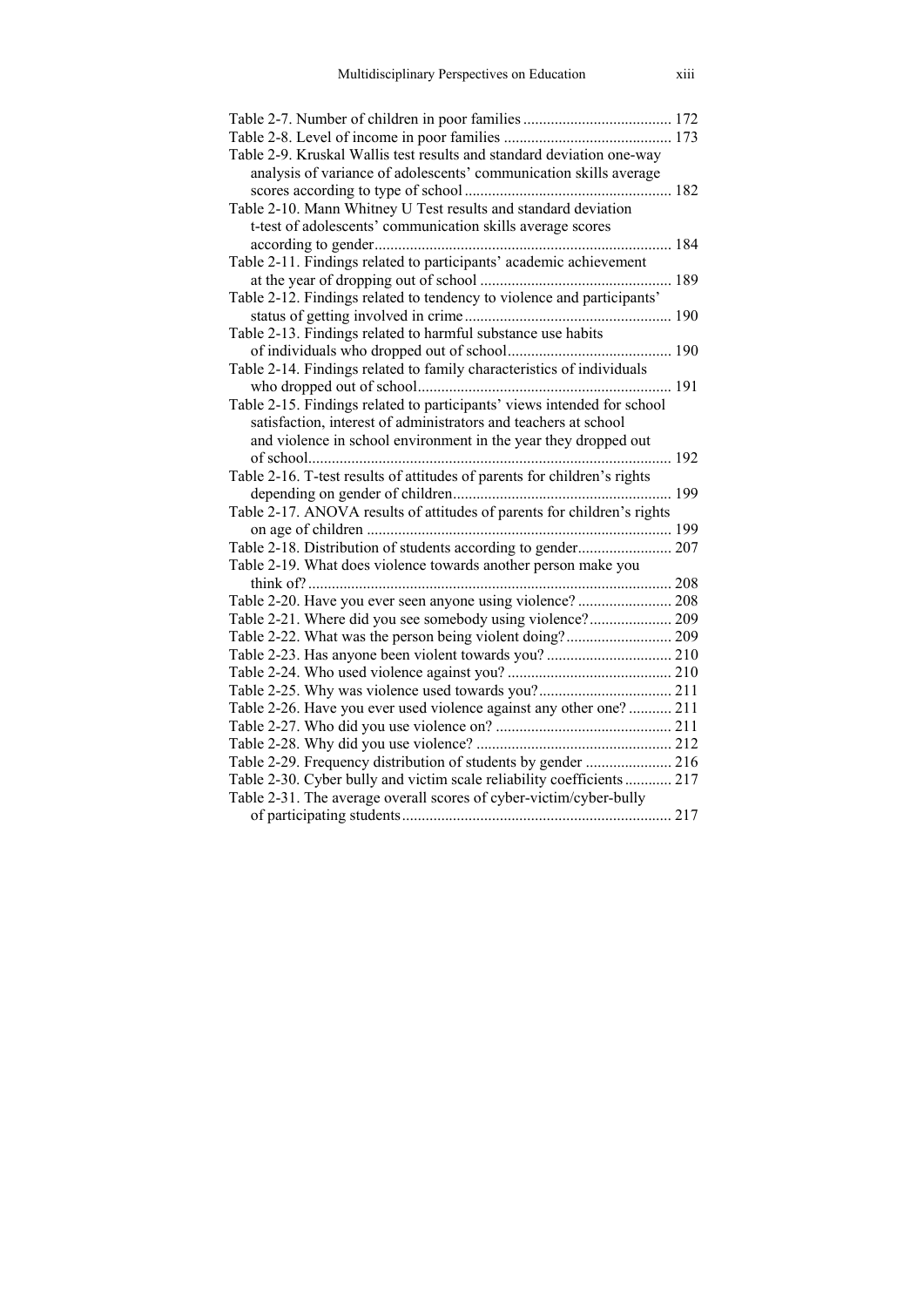| Table 2-32. Frequency distribution of the answers of participating students |     |
|-----------------------------------------------------------------------------|-----|
|                                                                             |     |
| Table 2-33. Mann-Whitney U-test results; relationship between               |     |
| whether students were educated in boarding schools and whether              |     |
|                                                                             | 219 |
| Table 2-34. Kruskal-Wallis H-test results; relationship between             |     |
| students' mothers' level of education and whether students                  |     |
|                                                                             | 219 |
| Table 2-35. Kruskal-Wallis H-test results; relationship between             |     |
| students' fathers' level of education and whether students                  |     |
|                                                                             | 220 |
| Table 2-36. Mann-Whitney U-test results; relationship between               |     |
| whether students' parents were separated and whether students               |     |
|                                                                             | 220 |
| Table 2-37. Kruskal-Wallis H-test results; relationship between             |     |
| students' family domicile and whether they were cyber-bullies/              |     |
|                                                                             | 222 |
| Table 2-38. Mann-Whitney U-test results; relationship between               |     |
| whether students' parents acted violently towards each other                |     |
| and whether students were cyber-bullies/victims 222                         |     |
| Table 2-39. Mann-Whitney U-test results; relationship between               |     |
| violence witnessed in students' neighbourhoods and whether they             |     |
|                                                                             |     |
| Table 2-40. To what degree the expectations of children are met by their    |     |
|                                                                             |     |
| Table 2-41. To what degree are the expectations of parents met by their     |     |
|                                                                             |     |
| Table 2-42. Distribution of the type of reactions parents display when      |     |
| their expectations are not met by the children (according to                |     |
|                                                                             |     |
| Table 2-43. Distribution of the type of reactions children display          |     |
| when their expectations are not met by the parents according                |     |
|                                                                             |     |
| Table 2-44. T-Test results for school liking scores of children based       |     |
|                                                                             |     |
| Table 2-45. T-Test results for classroom participation scores               |     |
| of children based on whether or not their parents are divorced  246         |     |
| Table 2-46. T-Test results for school avoidance scores of children          |     |
|                                                                             |     |
|                                                                             |     |
| Table 2-47. T-Test results for self-directiveness scores of children        |     |
|                                                                             |     |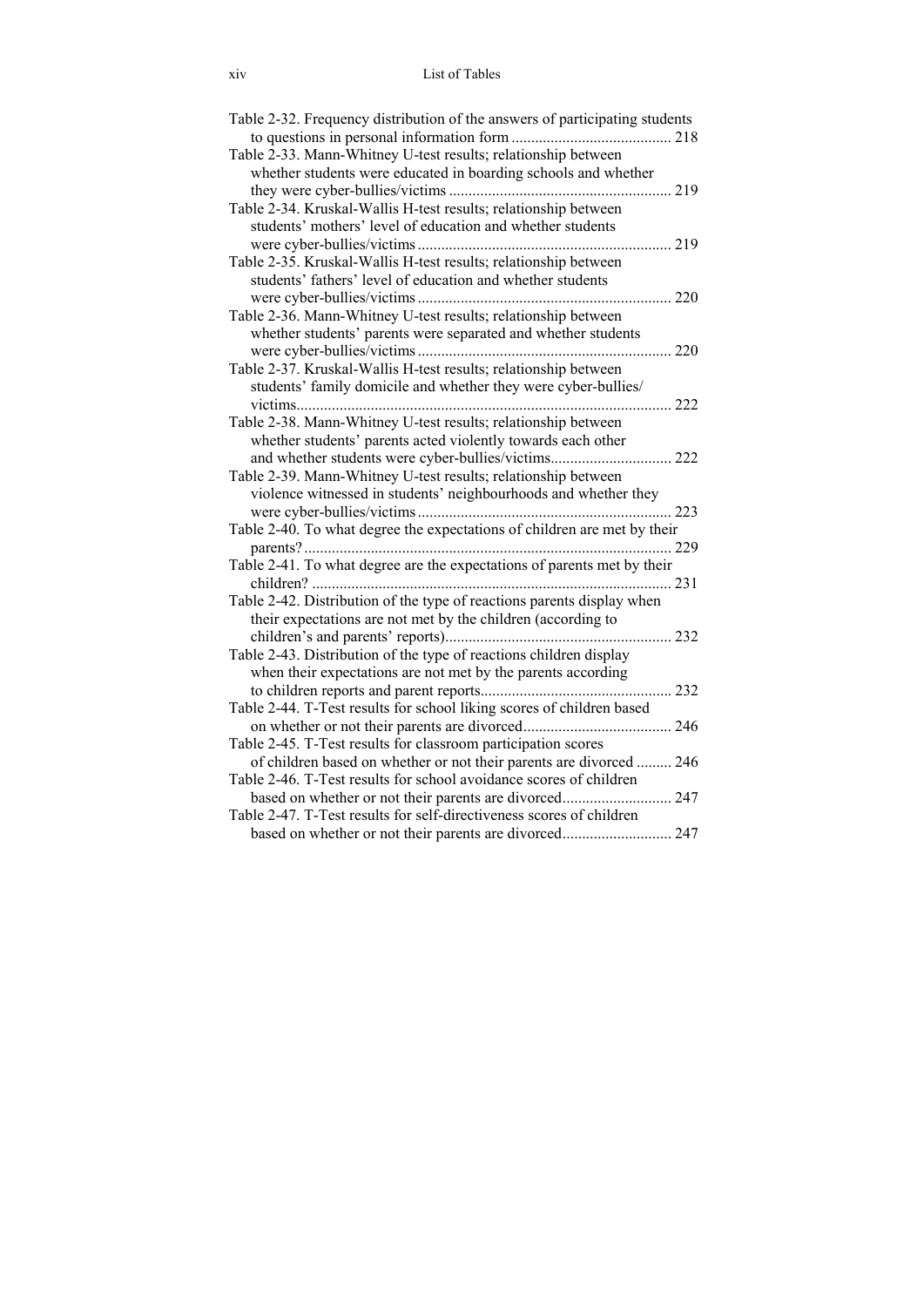| Table 2-48. T-Test results for total school adjustment scores                 |  |
|-------------------------------------------------------------------------------|--|
| of children based on whether or not their parents are divorced  247           |  |
| Table 2-49. The relationships between children's behaviour                    |  |
|                                                                               |  |
| Table 2-50. The differences between the behaviours of children                |  |
| and their adjustment to school with regard to the socio-economic              |  |
|                                                                               |  |
| Table 2-51. The differences between the behaviours of children                |  |
| and their adjustment to school with regard to teachers' educational           |  |
|                                                                               |  |
| Table 3-1. Gender, teaching experience (years) and educational level          |  |
|                                                                               |  |
| Table 3-2. Special training activities by four Turkish civil associations for |  |
|                                                                               |  |
| Table 3-3. Success of undergraduate students of YTU Economics 350             |  |
| Table 3-4. The Model of Counterproductive Work Behaviours (Robinson           |  |
|                                                                               |  |
| Table 3-5. Distribution of the sample by sex, age, educational level, and     |  |
|                                                                               |  |
| Table 3-6. Correlation Coefficients among Personality-CD and CWB-             |  |
|                                                                               |  |
| Table 3-7. Distribution of the respondents according to their answers         |  |
| given to the question 'Why have you chosen to follow that particular          |  |
|                                                                               |  |
| Table 3-8. Distribution of the respondents according to their command         |  |
|                                                                               |  |
| Table 3-9. Distribution of the respondents who wish to study abroad           |  |
| according to the countries of emigration they intend to go 371                |  |
| Table 3-10. Distribution of the respondents according to their answers        |  |
| given to the question "Why do you wish to go to that particular               |  |
|                                                                               |  |
|                                                                               |  |
| Table 3-12. Numbers of student enrolment and graduates in secondary           |  |
|                                                                               |  |
| Table 3-13. Female participation rates in secondary and tertiary education    |  |
|                                                                               |  |
| Table 3-14. Distribution of students according to certain features related    |  |
|                                                                               |  |
| Table 3-15. Averages related to competencies of supervising teachers          |  |
| expected by prospective teachers and to competencies                          |  |
|                                                                               |  |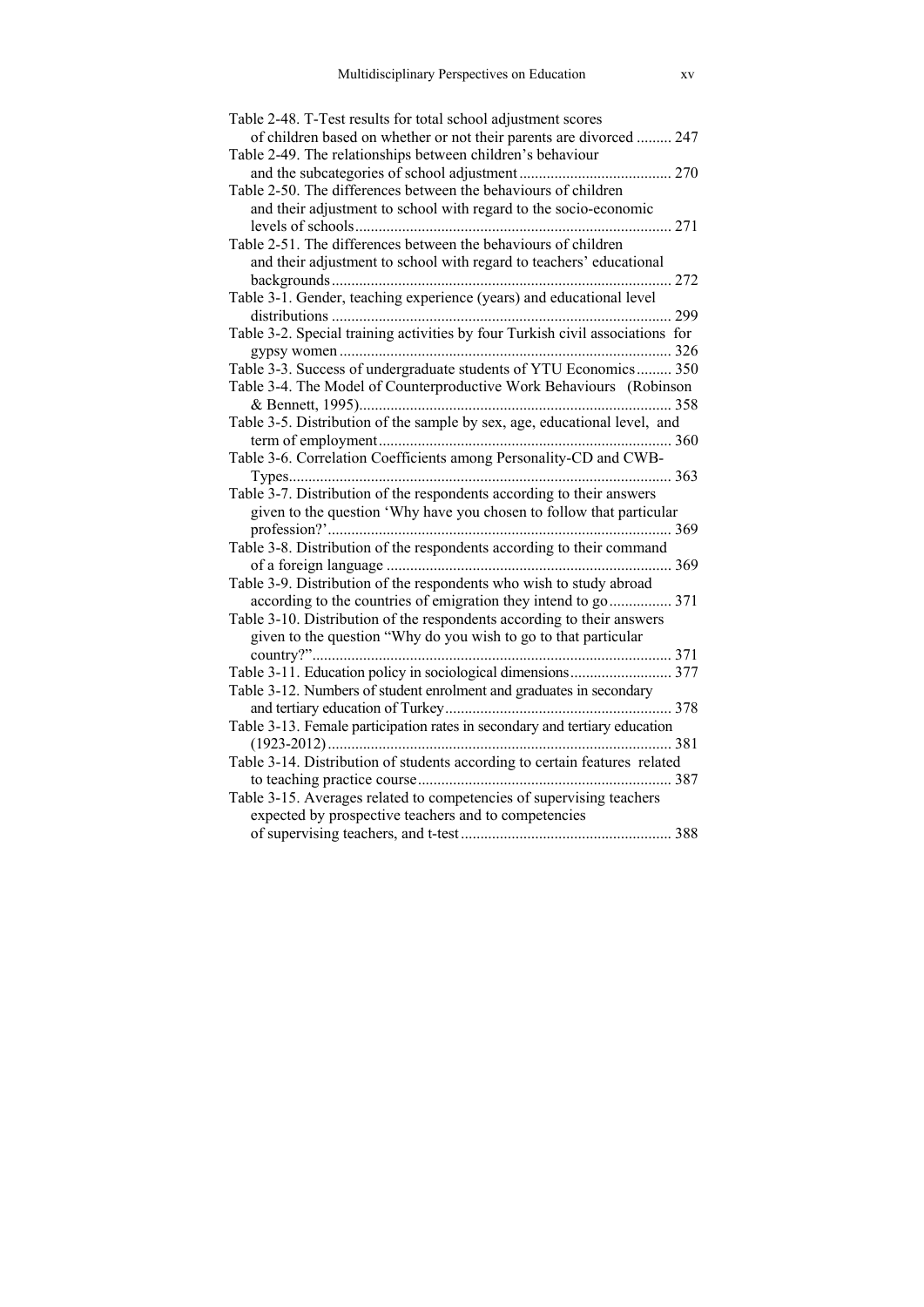| Table 3-16. Averages related to competencies of supervising teachers        |     |
|-----------------------------------------------------------------------------|-----|
| according to the departments of prospective teachers, including             |     |
|                                                                             | 389 |
| Table 3-17. Averages related to supervising teachers' having competencies   |     |
| according to gender of prospective teachers, including t-test  390          |     |
| Table 3-18. Comparison of the logistics vocational education                |     |
| in Turkey and Germany with the sectors characteristics 406                  |     |
| Table 3-19. Constructivist program leadership and guidance levels           |     |
| 411                                                                         |     |
| Table 3-20. Constructivist programme leadership and guidance levels         |     |
| of school principals according to the qualitative interviews  412           |     |
| Table 3-21. Target population and numerical data of the sample 419          |     |
| Table 3-22. Cronbach Alpha Reliability for the school safety survey 419     |     |
| Table 3-23. Numeric values for verbal corresponding  420                    |     |
|                                                                             |     |
| Table 3-25. Findings related to the dimensions of school safety 421         |     |
| Table 4-1. Frequency (n) and proportion of strategies  429                  |     |
|                                                                             |     |
|                                                                             |     |
|                                                                             |     |
|                                                                             |     |
| Table 4-6. New Headway Upper-Intermediate, online materials  437            |     |
|                                                                             |     |
|                                                                             |     |
|                                                                             |     |
| Table 4-10. ANOVA results for the correlation between ELT students'         |     |
|                                                                             |     |
| Table 4-11. Results of t-test and ANOVA for correlation between ELT         |     |
| students' attitude scores and occupation, gender and age variables 446      |     |
|                                                                             |     |
| Table 4-13. Benefits of writing conferences as identified by students  467  |     |
| Table 4-14. The acquisition order of connectives in child language  472     |     |
| Table 4-15. Frequency and distribution of connectives in terms of type. 474 |     |
| Table 4-16. Most frequently used connectives in texts 475                   |     |
| Table 4-17. Frequency and distribution of accurately                        |     |
|                                                                             |     |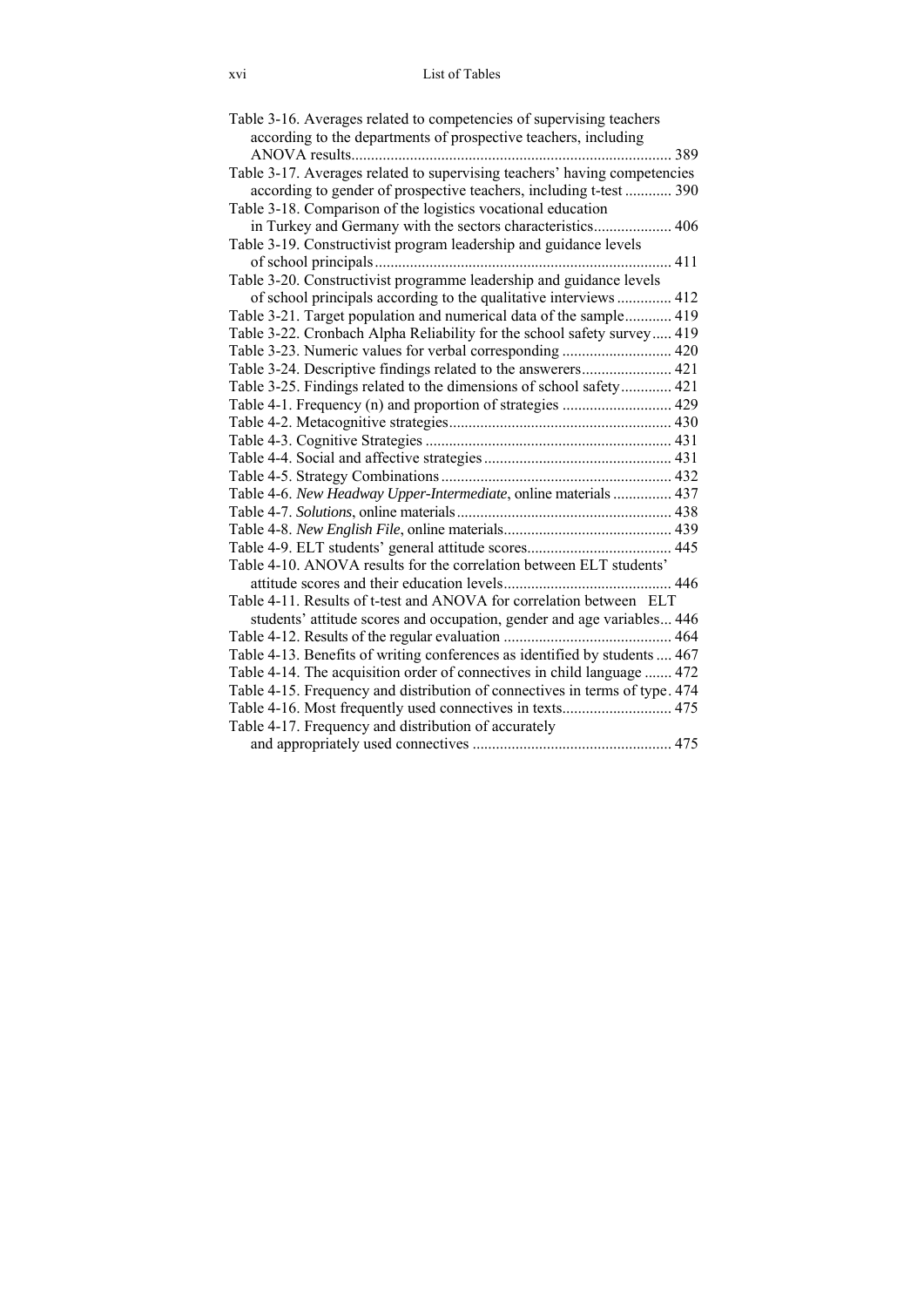# LIST OF ILLUSTRATIONS

| Figure 1-1. Examples of problems addressed to pre-service teachers  25     |     |
|----------------------------------------------------------------------------|-----|
| Figure 1-2. Solution of a problem being addressed to pre-service teachers  |     |
|                                                                            | 26  |
| Figure 1-3. Example of solutions for problem No. 1 given by pre-service    |     |
| teachers                                                                   | 28  |
| Figure 1-4. Example of solutions of pre-service teachers for the fourth    |     |
|                                                                            |     |
|                                                                            |     |
|                                                                            |     |
|                                                                            |     |
| Figure 1-8. Distribution of candidate teachers' total attitude scores  123 |     |
| Figure 1-9. Means of scores of high-, mid- and low-achievers on the        |     |
|                                                                            | 142 |
| Figure 1-10. Means of scores of high-, mid- and low-achievers on the       |     |
|                                                                            |     |
| Figure 1-11. The scatter plot between experience and attitude score  149   |     |
|                                                                            |     |
|                                                                            | 158 |
|                                                                            |     |
| Figure 3-1. The distribution of positive and negative perceptions          |     |
|                                                                            | 333 |
| Figure 3-2. Distribution of most important causes of positive              |     |
|                                                                            | 334 |
| Figure 3-3. Causes of positive and negative perceptions of the motto       |     |
|                                                                            |     |
| Figure 3-4. Rank of the last accepted undergraduate student  351           |     |
|                                                                            |     |
|                                                                            |     |
|                                                                            |     |
|                                                                            |     |
| Figure 3-9. High school academic background of students (%) 354            |     |
| Figure 3-10. Information sources that determined preference 355            |     |
| Figure 3-11. Simultaneous preferences of students of economics 356         |     |
|                                                                            |     |
|                                                                            |     |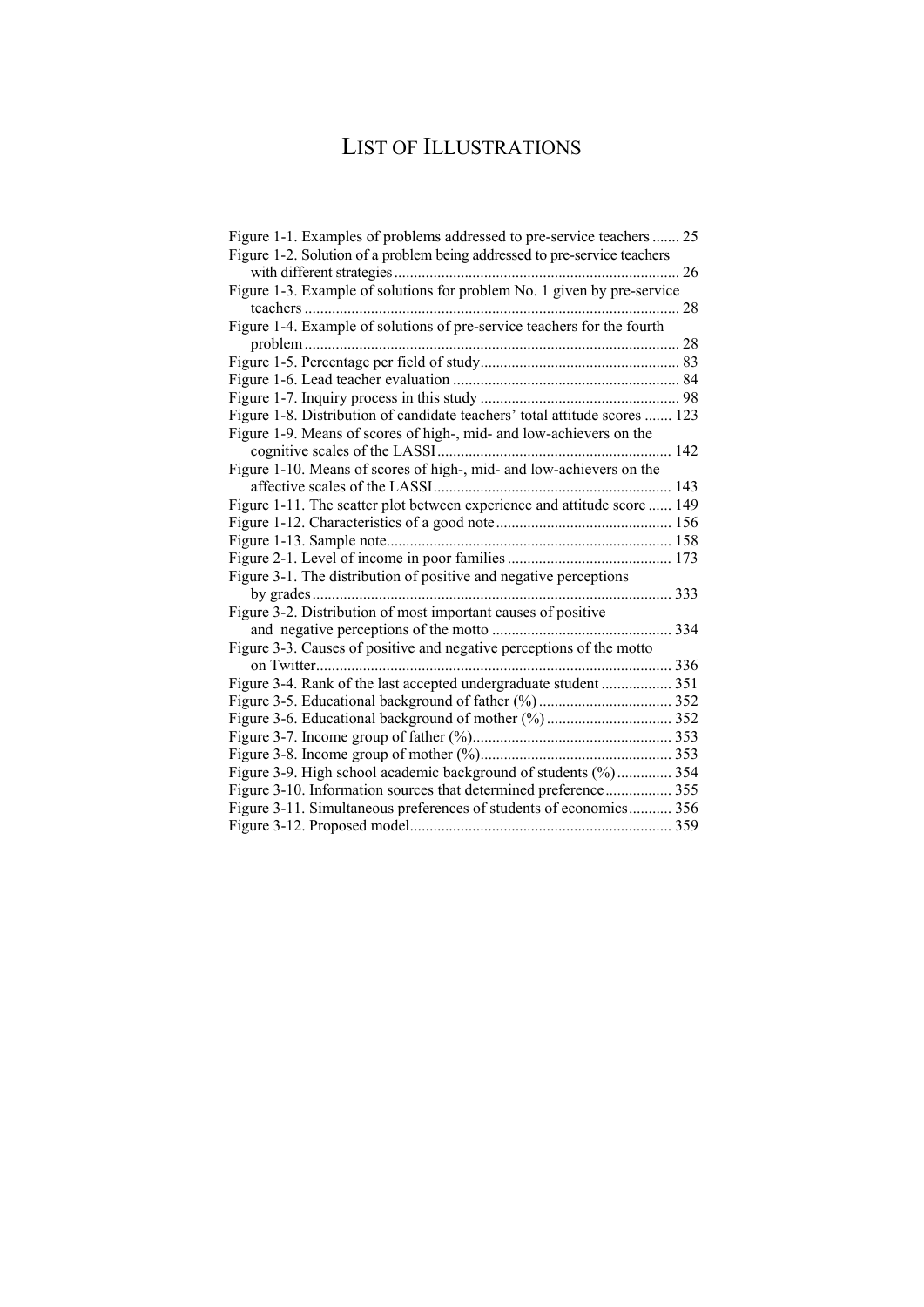### xviii List of Illustrations

| Figure 3-13. Distribution of the respondents according to their                    |  |
|------------------------------------------------------------------------------------|--|
|                                                                                    |  |
|                                                                                    |  |
| Figure 4-1. Number of interactions by students with resources <file></file>        |  |
|                                                                                    |  |
| Figure 4-2. Number of interactions by students with resources $\le$ File $\ge$ 462 |  |
| Figure 4-3. Number of interactions by students to resources $\le$ Test $>$ 463     |  |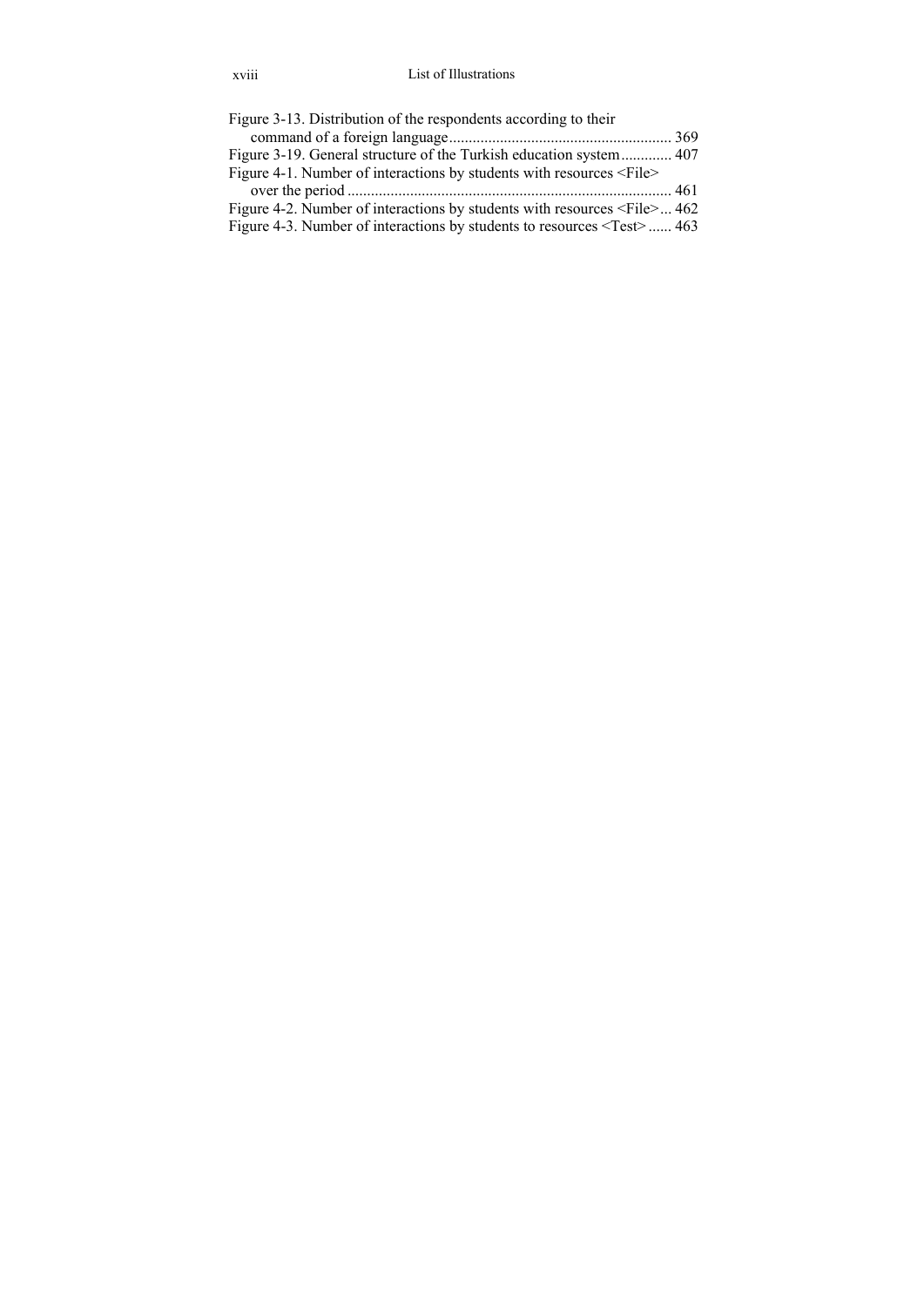## FOREWORD

The book *Multidisciplinary Perspectives on Education* is a collection of essays on educational issues written by educators and researchers from three continents—Africa, Asia, and Europe.

The first chapter, *Teaching and Teacher Education*, starts with a study on collaborative learning by Güven and Hecht-Valais. In their attempt to demonstrate how learner-centred teaching methods can be implemented in foreign or second language classrooms, the authors investigate the views of the teachers of EFL about collaborative learning, more specifically about the implementation of project-based learning as a pathway towards learner autonomy. The findings indicate that the topics in the classrooms need to be varied to complement diverse student learning styles and interests, thus offering students more choices. The study by Uslu, that uses the predictive research in the survey model, examines the relationship between educational research use levels and lifelong-learning competencies of elementary school teachers. Questioning 206 teachers from 19 elementary schools of Çanakkale, Turkey, the author shows that lifelong-learning competencies of teachers are high, indicating that the relationships of teachers' lifelong-learning competencies with their frequency of following educational research, performing educational research, following periodical publications and educational status are significant. In their study, Iyibil, Güç and Akpinar examine 24 pre-service teachers' answers in detail. They show that 24 pre-service teachers from the Faculty of Education in the Eastern Black Sea region of Turkey generally use the strategies of linear solution, drawing, finding a pattern, intelligent guessing and testing, adopting a different point of view, considering extreme cases, organizing the data and accounting for all possibilities less, but never use the strategies of solving a simpler analogous problem and working backwards. Altintaş and Özdemir investigate how 200 primary school teachers view gifted children in their classrooms. They ask two open-ended questions: "What are gifted children for you?" and "What are the characteristics of gifted children?" The findings suggest that gifted children are mostly perceived by their teachers as students who have high interest in the topics and who get easily bored during the lessons when the topics are below their level and when they are not allowed to use their potential. Tabancali and Çakmak report a study on the teacher's job satisfaction. Employing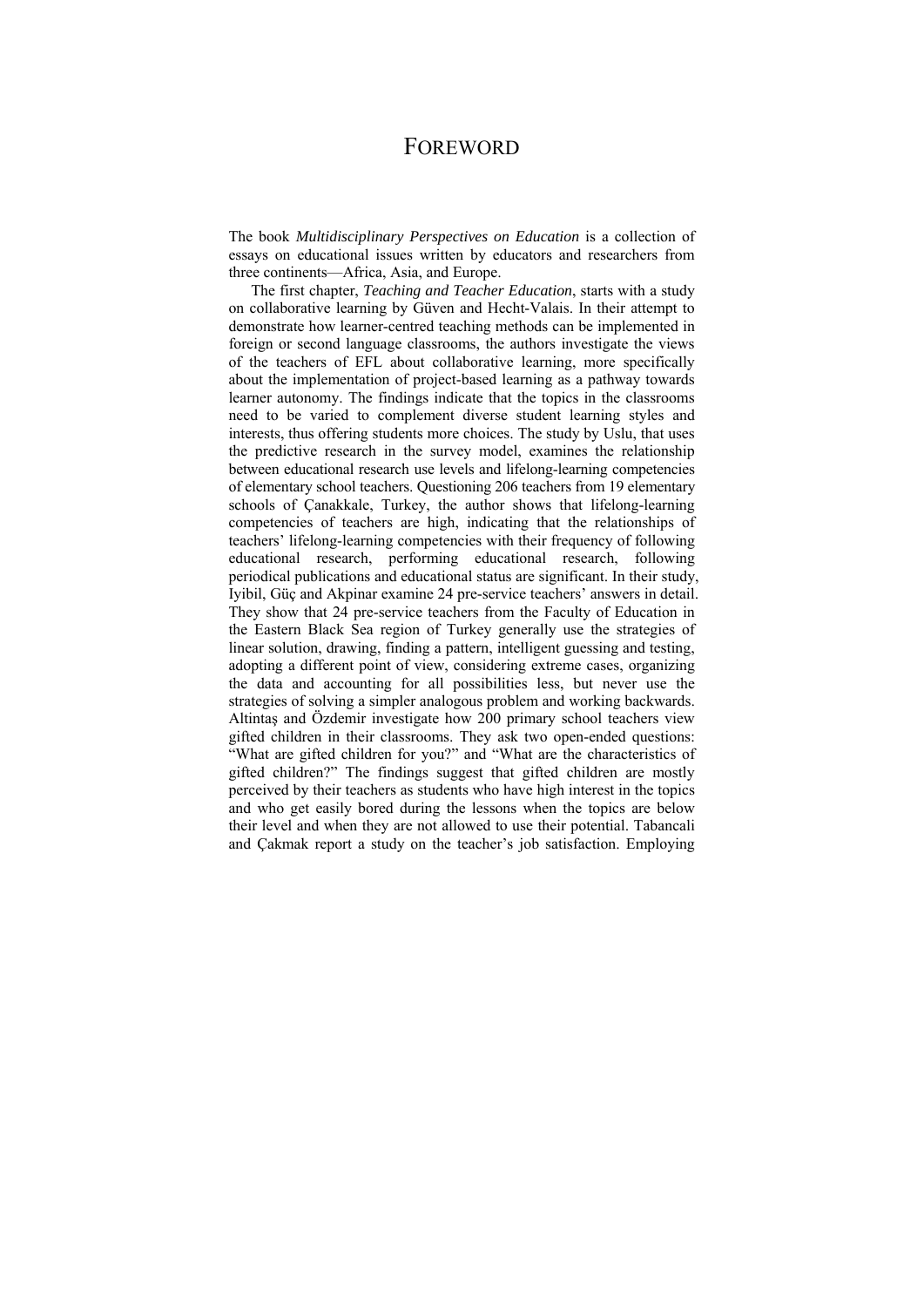#### xx Foreword

239 teachers working in 42 primary schools in Istanbul, Turkey, they use Minnesota Satisfaction Questionnaire to find out the teacher's job satisfaction levels. The analyses indicate that both male and female teachers' intrinsic satisfaction levels are high. However, female teachers' intrinsic satisfaction levels are statistically higher than male teachers' are. There is no significant difference in teachers' both extrinsic and intrinsic satisfaction levels according to age. Art, music and gym teachers' extrinsic satisfaction levels are higher than primary school teachers' extrinsic satisfaction levels. Examining the use of metaphors in class, Polat and Kazak demonstrate how high school students perceive their teachers. Two hundred and twenty  $12<sup>th</sup>$  grade high school students produced positive personal images of their teachers: the Counsellor Teacher, the Educative Teacher, the Teacher as a Source of Knowledge, the Fellow Sufferer Teacher, the Caretaker Teacher, the Confident Teacher, the Helpful Teacher, the Leader Teacher, the Relaxing Teacher, and the Big-Hearted Teacher. In her study, Yumru reports her solution to the theory-practice problem of ELT students by reconstructing the first year Reading & Writing course in the Department of English Language Teaching at Cag University, Turkey. More specifically, she investigates whether the involvement in keeping portfolios has an effect on student teachers' understanding of the process approach to teaching writing prior to their pedagogical courses. The results indicate that students' active involvement in a process approach to teaching writing, together with the summative and formative functions of the portfolio assessment prior to pedagogical courses, helps them conceptualize the writing strategies to be taught to the students in their future practices. In their study, Jiménez-Garrido and Pérez-Navío explore the nature of the change that new teachers undergo when they switch from regular education to full immersion education. Monitoring 24 new teachers in a full immersion school in the USA, they suggest that districts and schools need to prepare educators before they start their teaching duties. For them, preparing teachers for immersion education does not mean limiting their performance in class but to give them a wide range of strategies and techniques to choose from. In his paper, Norley highlights the state of numeracy amongst the general British population; he outlines and advocates a methodology for rectifying some of the issues raised, describes the context in which it is used, briefly examines the role of technology in the learning of numeracy, draws conclusions and makes recommendations. In their study, Arslan, Ogan-Bekiroğlu and Suzuk examine the change in the pre-service physics teachers' science process skills in an inquiry-based laboratory environment. During a 12-week study, 25 pre-service teachers participated in inquiry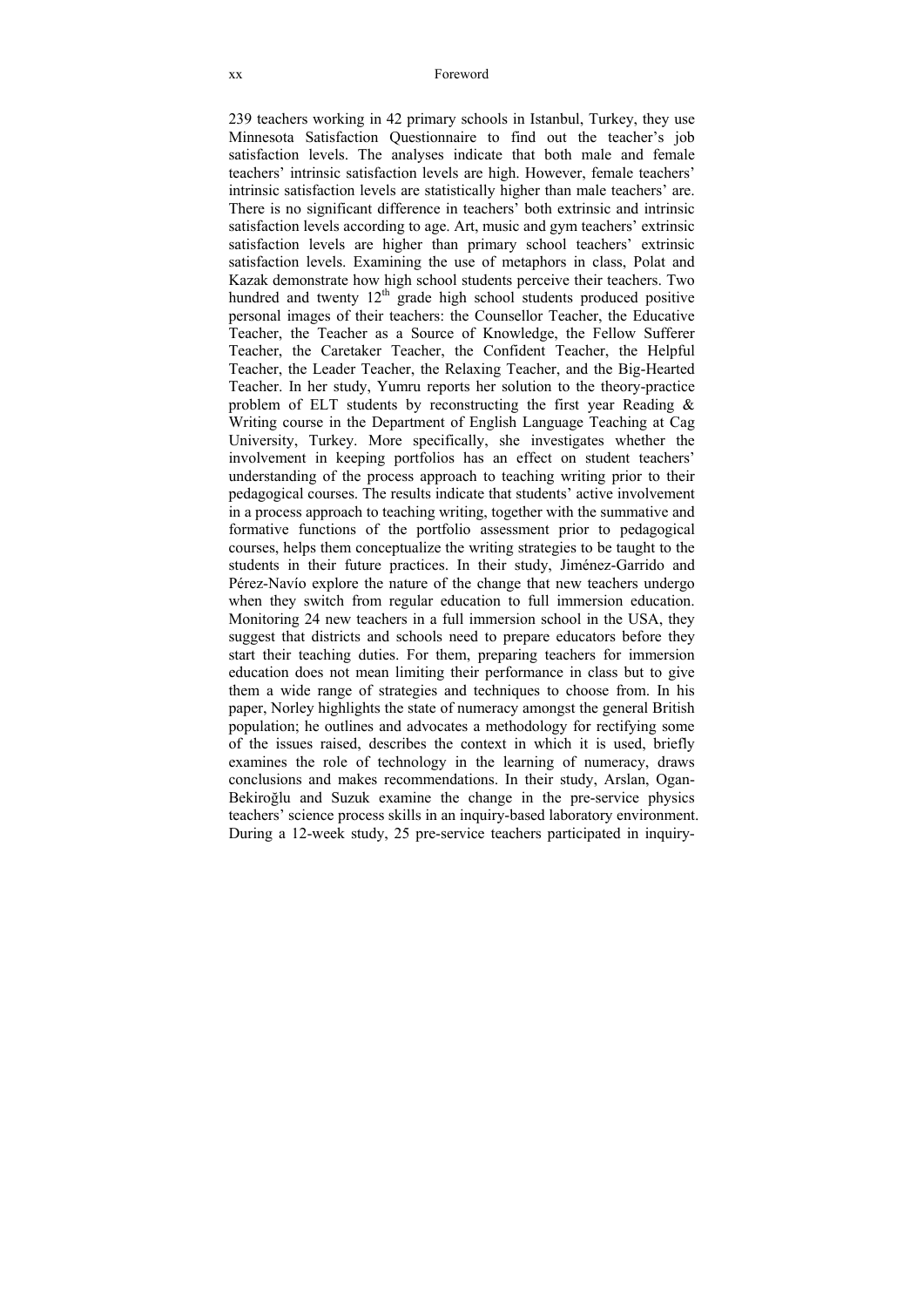based activities for 2 hours per week. Two activities are given to the preservice teachers: the first activity is about an inclined plane and the second is about free falling. Results show that inquiry-based activities improve pre-service teachers' science process skills. Özbey, Büyüktanir, Kesicioğlu and Türkoğlu explore how teacher candidates view cheating. They examine whether cheating differs according to gender, academic success, grade level, family attitude, family's education level and professions. In their study, Özcan and Altintaş investigate how candidate teachers regard genetically modified products: 5854 year-candidate teachers in Biology, Science and Elementary Education from eleven different Turkish universities (the Marmara, the Aegean and the Black Sea) complete a survey consisting of 23 questions developed by the researchers. Results show that candidate teachers believe they have not been informed enough about GMOs. Investigating study skills of different achievement groups totalling 156 students, Amri shows that the use of study skills affects academic achievement: cognitive skills, such as self-testing strategies and the selection of main ideas, are positively related to academic success whereas affective skills, such as motivation and anxiety, hinder academic achievement. In their study, Memiş, Özel and Özcan critically investigate mathematics teachers' attitudes toward the use of technology in mathematics classes. Employing mathematics teachers working in Istanbul, Gaziantep, and Balikesir, Turkey, they show that both female and male students have positive attitudes toward technology while there is a significant difference between high school and primary school mathematics teachers. In addition, mathematics teachers who work in private schools have a more positive attitude than mathematics teachers who work in public schools. Finally, by analyzing how note-taking is accomplished in a set of standardized clinical encounters, İçbay and Morrison seek to determine what medical students and residents do while watching clinical encounters in an experimental setting that contributes to the quality of their resulting clinical chart notes.

The second chapter is dedicated to the *psychosocial development of children in education*. Özbaş and Avci investigate the relationship between the socio-economic status of the family and the benefits of education. The paper by Gümüş-Gers and Bütün-Ayhan presents the issue of adolescents' communication styles. Adolescents acquire many skills in school, and the school settings have an impact on their communication skills. The authors examine the effect of school type and gender on adolescents' communication skills. A qualitative study written by Şimşek and Katitaş focuses on school-dropout: *Reasons for and Impacts of School Dropout: A Case Study in Sanliurfa, Turkey* presents the reasons of school dropout in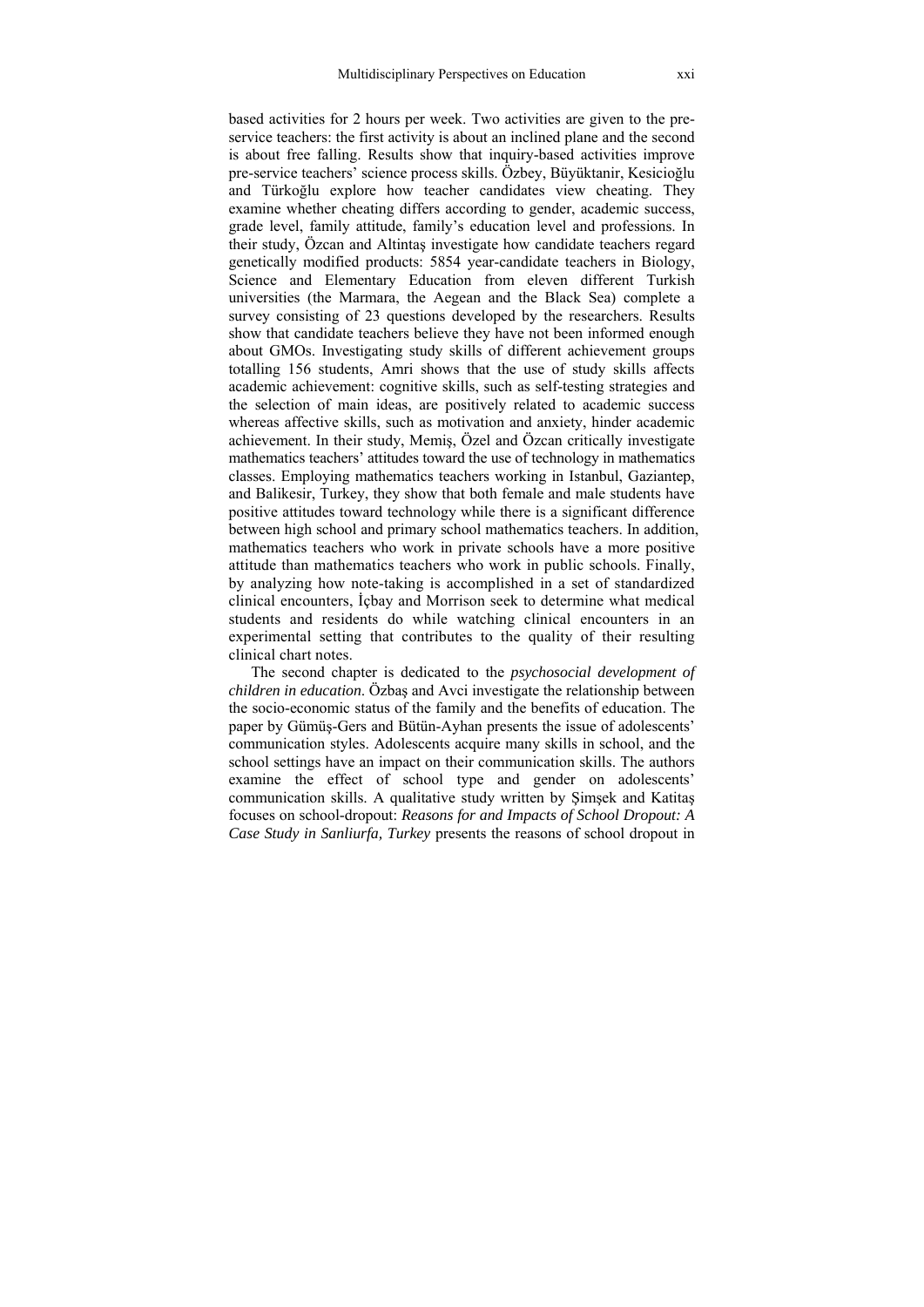the rural area of Turkey with a case study in Sanliurfa. Another paper gives a valuable perspective on parental attitudes towards the child rights. Yurtsever-Kiliçgün and Oktay discuss this topic considering the child's age and gender. Gelişli, Kandir, Tezel-Şahin and Yazici's paper focuses on students' thoughts and opinions about violence. The study examines the views of primary school students about violence. The research is a descriptive study and the sample consisted of 87 students attending primary school in Yenimahalle, the city of Ankara, Turkey. The authors argue that students use violence as a way to solve problems. Three subsequent studies focus on the association between family type and children development. Ertürk and Şanli consider the income level of the families in the Eskişehir province, Turkey. Güven and Açik attempt to explore the relationship between family and education and the effects it has on the children. A further study by Ogelman, Secer, Önder and Mamiyev investigate the effect of divorced and un-divorced families on children. The research paper written by Bayhan examines the postmodern identity of college students. In addition, the paper argues that determining the problems of university students will provide a more analytical understanding of the "social segment" made up by both future managers and elites. Determining the issues through "explaining" and "understanding", and producing the solutions is the most important function of the scientific knowledge from a sociological point of view. Batur pays attention to the *Psychological Effects of Natural Disasters on Students and Emergency Response Plans*. The author states that natural events cannot be controlled, but their effects can be reduced by conscious city planning, by developing physical and environmental protection methods and through mass education. The study written by Dağlioğlu, Dağli and Dalkiliç examines the relationship between the behaviours of preschoolers and their adaptation to school with regard to several variables. Bekir and Aydin clarify the perception of college students on their families. The authors claim that given that university students will be the intellectual and dynamic segment of the society in the future, their understanding of family is more important than ever. Didilică underlines the very crucial issue of child's rights in early childhood. The paper provides further knowledge about the children's rights-based approach in the context of early childhood education and care (ECEC).

The third chapter is dedicated to *educational policy.* Yildirim focuses on the teaching of democracy and citizenship. The author underlines the issue of the learning process in the teaching of the rights of children from survival and protection to development and participation. Tutkun and Salih-Genç focus on the importance of social, economic and cultural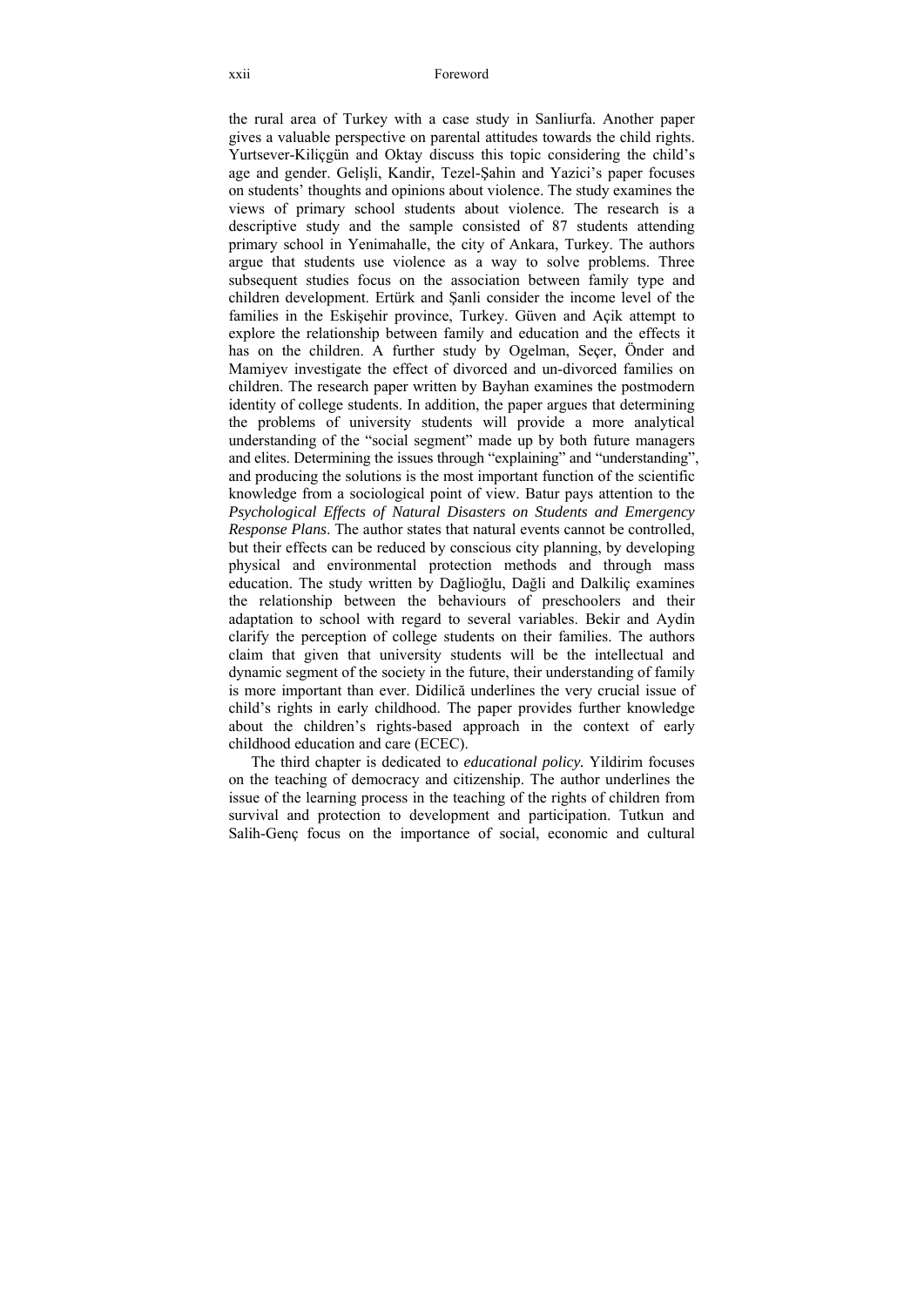changes in teacher's activities and roles. Their paper aims at stressing the need for teacher autonomy in terms of increasing the teacher's role in education. Another interesting paper belonging to Eroğlu, Oğuz and Babahan wonders if the Gypsies are without education or education is without the Gypsies. This study is based on the findings of a group of researchers that aim to make the women in the Roma communities visible. Kayman and UysaI examine the university as a Taylorist institution and the reception of the motto in the case of the Gazi University, Turkey. The data obtained in the study are useful to corporate identity planners and give hints to institutions on the evaluation of the mottos that showcase corporate identity. The paper *Transformational Leadership in Higher Education* written by Beytekin contains an exploration of the nature of transformational behaviours of faculty deans so that a clearer understanding of what it means can cause effective management in higher education. Üçer and Gönel focus on the issue of higher education of economics in Turkey. The authors complain about economics in higher education and are concerned about the transformation of the student profile. The paper by Pişkin, Ersoy-Kart, Savcı and Güldü argue that behaviours are influenced by individuals' personality traits because individuals make conscious choices when adopting certain behaviours. Tukhashvili's study points to the importance of the potential emigration of Georgian students for study purposes. The author argues that many graduates continue to stay in foreign countries for work, and that educational migration turns into permanent migration, causing the country to lose intellectual potential. Another research paper was written by Sunata on the impacts of the Turkish education system on migration*.* This paper analyses the impact of the education system on migration. Kocabatmaz underlines the importance of supervising teachers' competences and shows how to develop their professional competence during the period of teaching practice. The paper written by Şahin and Arcagök presents the issue of service learning. They approach the issue from four perspectives: the basics of service learning, the foundations of service learning in higher education, the foundations of service learning in Turkey, and the benefits of service learning. Çavuşoğlu and Keskin examine the *Logistics Vocational Education in Germany and Turkey*. The main objective of their study is to present the contribution of education to the success of the logistics sector in Germany, the world's logistics leader, and to compare the current situation of logistics vocational education in Germany and Turkey. Kaya and Göçen focus on the importance of the constructivist program leadership and guidance levels of school principals. The authors argue that these programs have changed not only the roles of teachers and students, but also those of the principals.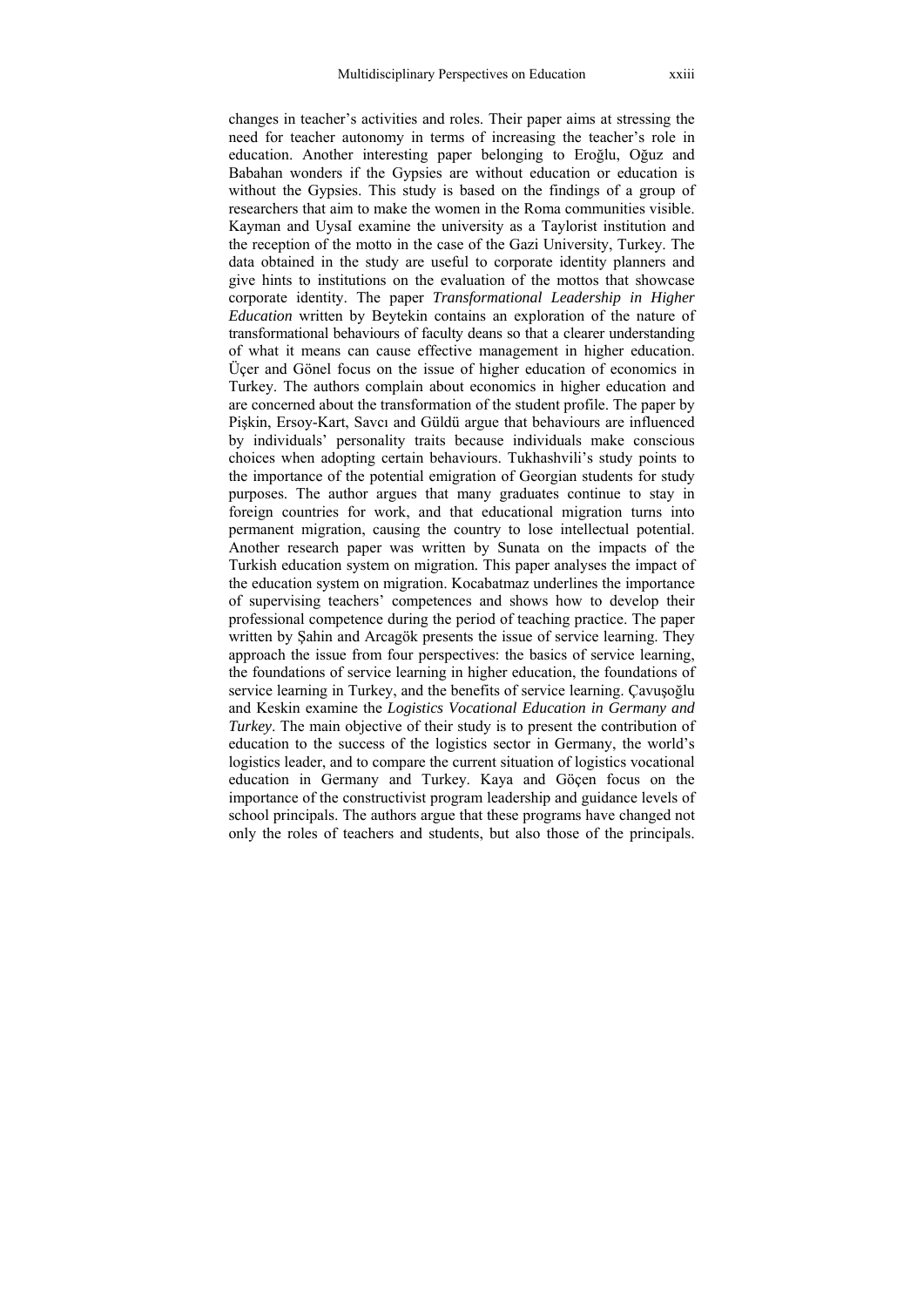Çalikoğlu and Işik's paper shows how to increase safety of high schools based on the opinions of high school students related to the safety of the schools.

The fourth chapter contains papers on *language in teaching.* The paper by Bayezit and Çubukçu compares Turkish and English language course books in terms of learning strategies based on the classification of O'Malley and Chamot (1990). Saraç and Sert debate the issue of *Convergence and Divergence in Online English Language Teaching Materials*. The authors tackle self-regulated learning via the integration of computer-based and elearning materials to the curricular activities. Another paper written by Almacioğlu on Turkish BA, MA and PhD ELT students' attitudes towards the teaching profession argues that the role of attitudes is crucial because there is a strong relationship among teacher attitudes, society and school. A further study of Doğan examines the *Role of Mentoring in ELT Teacher Candidates' Professional Development* because English is the leading foreign language due to its prestigious position in the world, which has led to the rising of importance of learning and teaching English. The author argues that the possession of good pronunciation and intonation are two crucial professional prerequisites for non-native English language teachers. The paper on *Learning Success through Composition of Didactics and Technology* by Elkina reports on the monitoring of the teaching course "Programming" offered to the students of the specialization "Informatics in Public Administration". AlGhafri's study focuses on *Writing vs. the Red Pen: Omani College Students' Perspectives on Teacher-Student Writing Conferences*. The author claims that writing conferences between the teacher and the students is one of the most popular techniques that will never grow old over time. The paper *Views on the Use of Connectives in Students' Written Discourse* written by Çetinkaya, Ülper and HAmzadayi argues that connectives have a significant role in the linkage of propositions in the text and the organization of information flow. Inaccurate use of connective elements may lead to disconnections between the message that the writer wants to convey and the message formed in the text. The paper *English for Specific Purposes in Turkish Higher Education* written by Sert and Saraç underlines that the origins of Languages for Specific Purposes (LSP) date back to the  $16<sup>th</sup>$  century with the publication of the first phrase book for foreign tourists. Ejupi's paper *Teaching Idioms in English as a Foreign Language* reflects the complexity of language comprehension for those who lack a native speaking environment. Finally, in his article *Quality of English Language Teaching in Turkish Secondary Education,*  Uygun broadens his research on the improvement and maintenance of the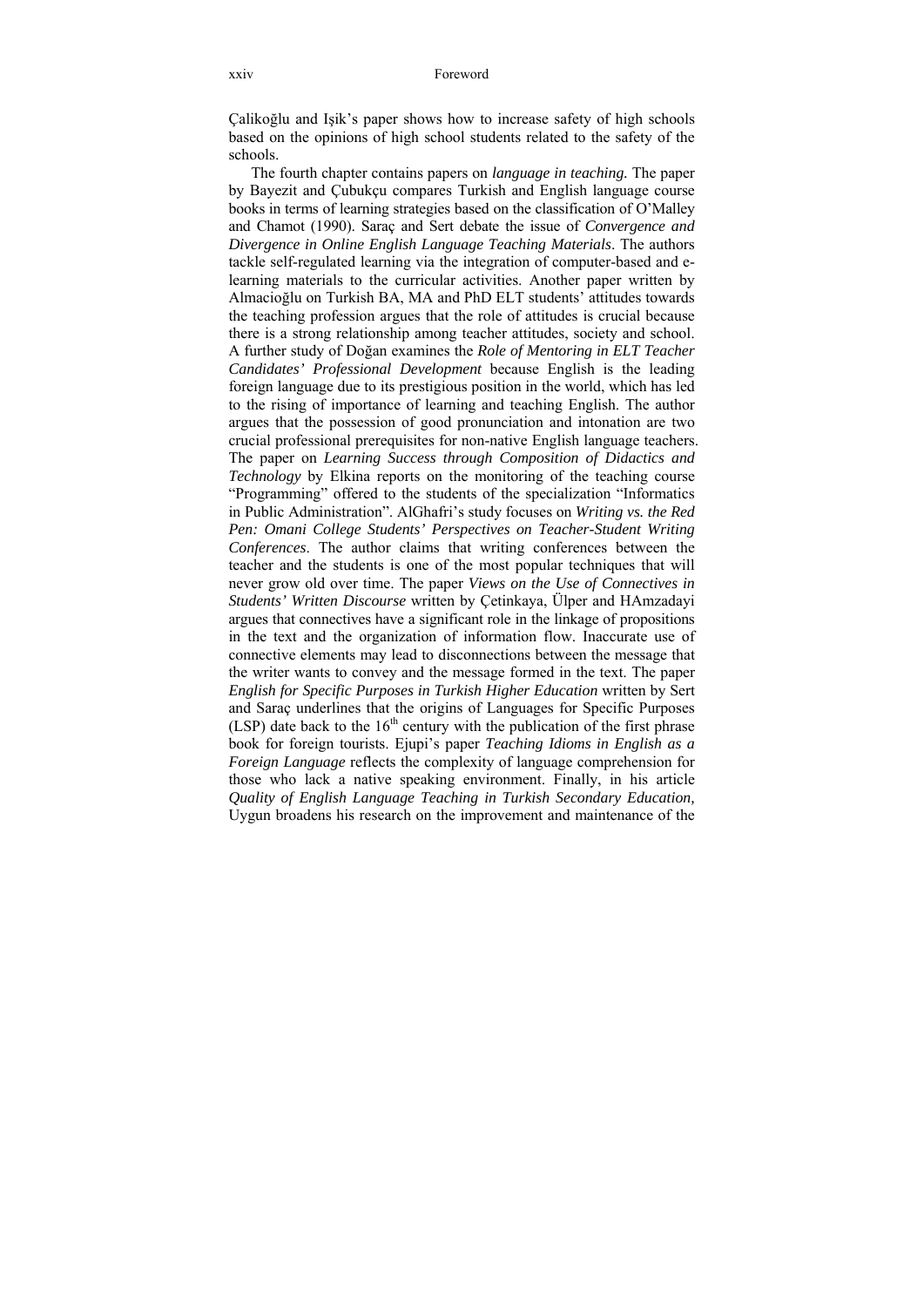quality of foreign language learning and teaching in Turkish secondary education institutions.

*Hasan Arslan*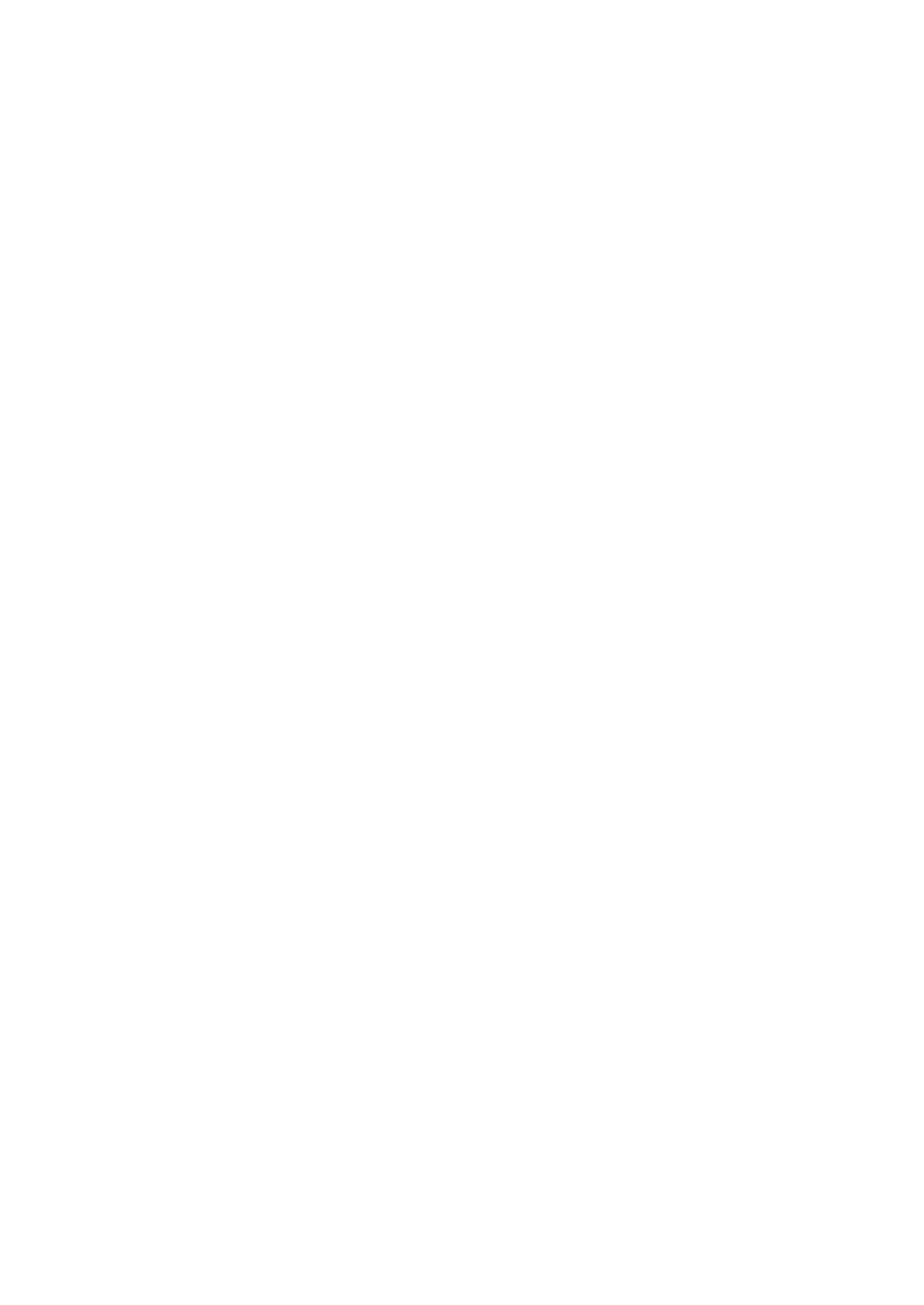# **CHAPTER ONE**

## **TEACHING AND TEACHER EDUCATION**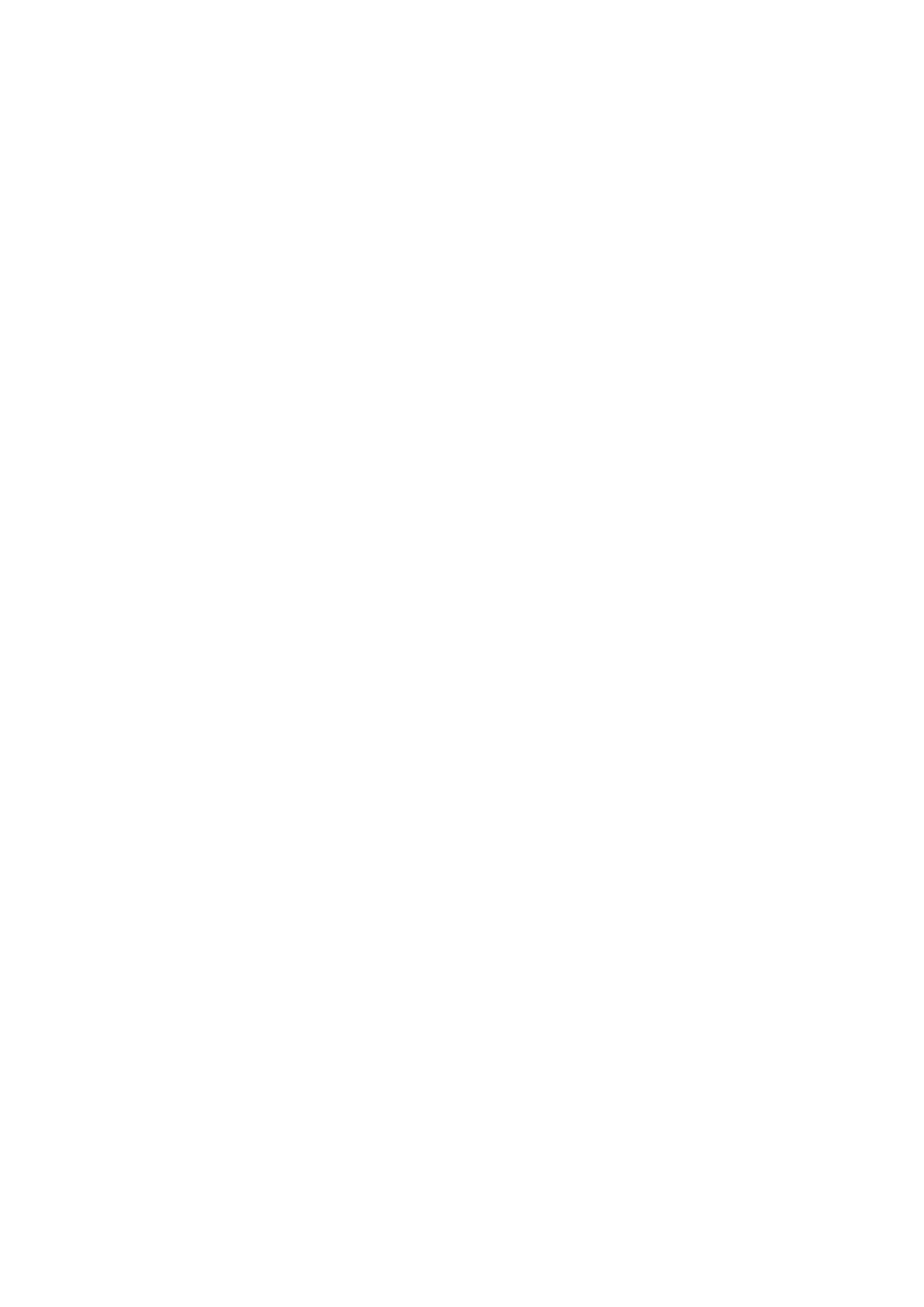## EMPOWERING LEARNER AUTONOMY: A CASE FOR COLLABORATIVE LEARNING

## Z. ZUHAL GÜVEN AND TERESA HECHT-VALAIS

## **Introduction**

Rapid social, economic, cultural and technological changes in the last century have brought about new insights for education. Those wishing to be competitive in business or academia must ensure they are up-to-date with twenty-first century skills and knowledge. In our global marketplace, lifelong learning is a reality, and the need to develop learner autonomy is an undeniable necessity. Another prerequisite for success in today's world is communicative competence: the ability to use language appropriately in real contexts. In the past several decades, educational specialists have been conducting various studies on how to foster learner autonomy in the foreign or second language classroom as English has taken prominence as an international language. However, teachers' perspectives toward implementing learner-centred teaching methods have not been studied comprehensively. This paper aims to contribute to closing this gap by investigating the views of the teachers who teach English as a foreign language, exploring collaborative learning as a whole, and describing specifically the implementation of project-based learning as a pathway towards learner autonomy.

### **Literature Review and Background of the Study**

#### **Learner Autonomy**

Learner autonomy has been discussed with a great deal of interest in the last thirty years and much has been written about the definition, implementation and implications of autonomous learning (Holec, 1981; Little, 1991; Dickinson, 1995; Nunan, 1997; Oxford, 2003; Holec, 2008). According to Holec (1981), who first coined the term "learner autonomy",